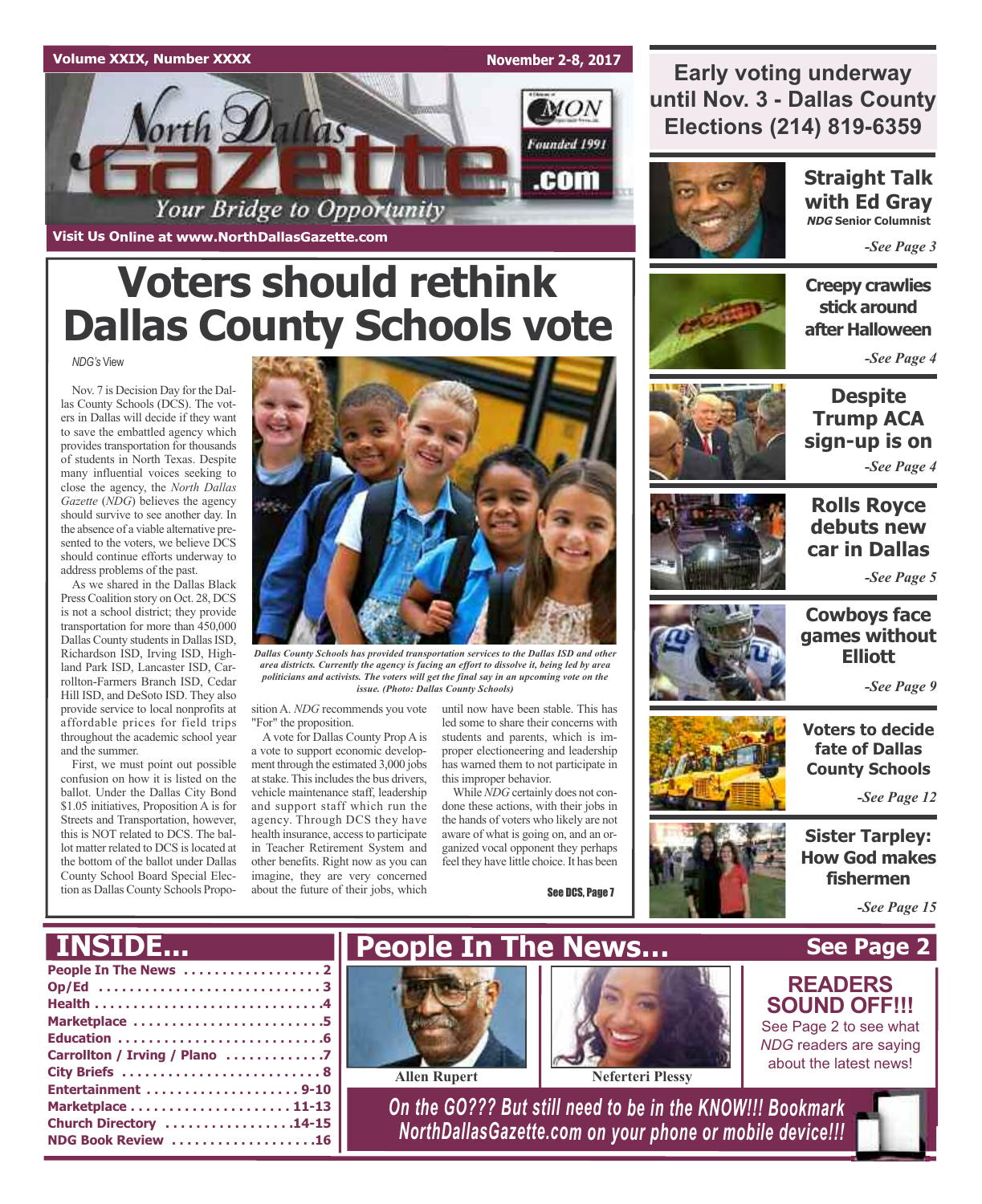### **Allen Rupert**

Allen Rupert, a pioneer in hearing research and one of UT Dallas' founding professors, died on Sept. 30. He was 97.

Rupert conducted some of the initial research on how individual nerve cells respond to sound. He published numerous studies throughout his career that advanced science on how the brain interprets auditory information.

Rupert worked closely with Dr. George Moushegian, former director of the Callier Center for Communication Disorders who

## **Neferteri Plessy**

Los Angeles, CA (Black-News.com) -- TV host/actress/model and single mothers activist Neferteri Plessy shared her expertise at "It Takes a Village: Birthing a Parenting Community" parenting panel presented by We All Grow Latina Network on Saturday, Oct. 28.

As founder of Single Moms Planet, Plessy is known for her activism and advocacy in support of single mothers who are often young, caring for children and generally struggling to



later became dean of what is now the School of Behavioral and Brain Sciences

Born during segregation, Rupert began his career at a

(BBS).

make ends meet.

"I'm very grateful to We All Grow Latina for inviting me and to Munchkin for taking a leading role in hosting this exciting program to help parents and African-American researchers and professors. He enlisted in the U.S. Army during World War II. After the war, he attended Howard University while working at the Walter Reed Army Institute of Research. He met and eventually married his wife, Mary Elizabeth Jones.

At Walter Reed, Rupert met Moushegian and the two became lifelong friends and research partners. There, they worked under the direction of Dr. Robert Galambos, who is considered to be a founder of auditory neuroscience. Rupert also published research with Dr. David H. Hubel,

future," Plessy said.

of families."

"At Single Moms Planet, I often hear about the struggles facing single moms and their children - whether its being able to affordable day care, finding proper housing or simply finding a job - its important to host events like this and raise awareness about parenting issues and improve the lives

who later won the Nobel Prize in Physiology or Medicine in 1981.

Rupert and Moushegian left Walter Reed to work at Syracuse University, then relocated to Dallas in 1968 to work at the Callier Center, which later became part of UT Dallas.

In 1973, Rupert joined the UT Dallas faculty and taught undergraduate and graduate students until he retired in 1995 as professor emeritus. He was known as a professor who went out of his way to help his students. When one of them missed her neurobiology final in 1980 because her baby was born earlier than planned,

Rupert brought the exam to her at the hospital so she could complete her degree on schedule.

"Allen was an extraordinary mentor," said Dr. Robert Stillman, professor in BBS and associate dean of graduate studies, who was once Rupert's student and later published research with the professor. "He had a lot of patience with people. He let you learn through your mistakes."

Dr. Jackie Clark, another former student, called Rupert "a good soul." Clark, a UT Dallas clinical professor of audiology, said she was fortunate to work with Rupert and Moushegian before they retired. The researchers worked together for 52 years. Moushegian died in 2006.

"They had a great partnership," she said. "They called each other brothers from different parents."

Rupert helped Moushegian to develop the first magnetically driven hearing aid, with Moushegian serving as the first human subject. Rupert, highly skilled in the lab, was the one who placed the magnet in Moushegian's eardrum.

Rupert is survived by his three children and two grandchildren.

their children have a better community development.

"It Takes a Village: Birthing a Parenting Community" panel is led by moderator Grace Bastidas, editor-in-chief of Parents Latina magazine. The panelists include Breegan Jane, co-founder of Mom Life Yo!; Jeff Segura, creator of "The Daddy Diaries" blog; Jorge Narvaez, YouTube star and entrepreneur; Michelle Olvera, founder of Latino Dad Media; and Ruby Medina, founder of L.A. Mamacitas.

Herself a successful model and actress, Plessy established Single Moms Planet after her marriage broke up and found herself struggling with two toddlers to care for and an uncertain future. It was then that Plessy dedicated herself to creating a stable home and nurturing environment for herself and her children and helping other single mothers do the same. The organization offers parenting classes, job training, counseling, childcare referrals and other services for single mothers.

"I found how challenging just going to the store or doing errands would be when you have children to

care for," said Plessy. "Even if you want to visit friends, go on a date or just have me time, you have to plan with your friends and coordinate who can take care of them. It can be very daunting."

With a resurgence in her modeling work, Plessy has dedicated herself to her career and to Single Moms Planet in its efforts to create a movement and provide needed assistance to struggling single mothers in the Los Angeles area and throughout the US.

For more information, please visit www.Single-MomsPlanet.com.

# **NDG Readers Sound Off...**

**NDG Readers answered the question what is their favorite Jay-Z song and why, below are a few responses received.**

OMG... would love these tickets! Empire State of mind ft Alicia keys. It's New York's anthem. Since jay is from New York I feel like it's a great representation of him and shows he never forgot where he came from.

> *-- Sharon Jones-Scaife via Facebook*

Lost One! My favorite Jay song. It shows a softer

side that's human talking through what he knows best "music" but still gives that gangster.... love it!!!! *-- Shante Ross via Facebook*

Jay-Z represent a generation of men who turned their basic hustle into a bright future. His music is at once inspiring and deeply thoughtful about the state of the world. I love his song "Hard Knock Life" for blending in a popular movie theme into the music. It shows his early desire to "cross over" the racial divides.

*-- Tony L. Carr via Facebook*

**Is the NAACP Still Relevant? Ed Gray**

We All Grow Latina is a Los Angeles-based network of digital influencers, local events and others who support Latinas through activities, brand partnerships and

JUST SAY NO TO THE NAACP!

The NAACP is African Americans biggest enemy. Don't join the NAACP. *-- Dr. James Tucker*

Sean Carter, himself, is my favorite song. His bold African features, his east coast cockiness and ability to make you love him even if you hate him, all sing to me! "Song Cry" is my favorite song because it was the most personal and vulnerable that I'd heard from Jay & Scarface. It is about the emotions of child death, which is gripping to

#tickets *-- Mesia Davis*

Jay-Z is "Dirt Off Your Shoulder" I just love the beat & the lyrics *-- Danyeall Williams*

My favorite songs by Jay Z are "Izzo, Hard knock Life, Big Pimpin, Encore, Lost One". I hope I win the ticket would love to see the show.

**To share your opinion visit NorthDallasGazette.com**



*For the 411 in the community, go to www.northdallasgazette.com*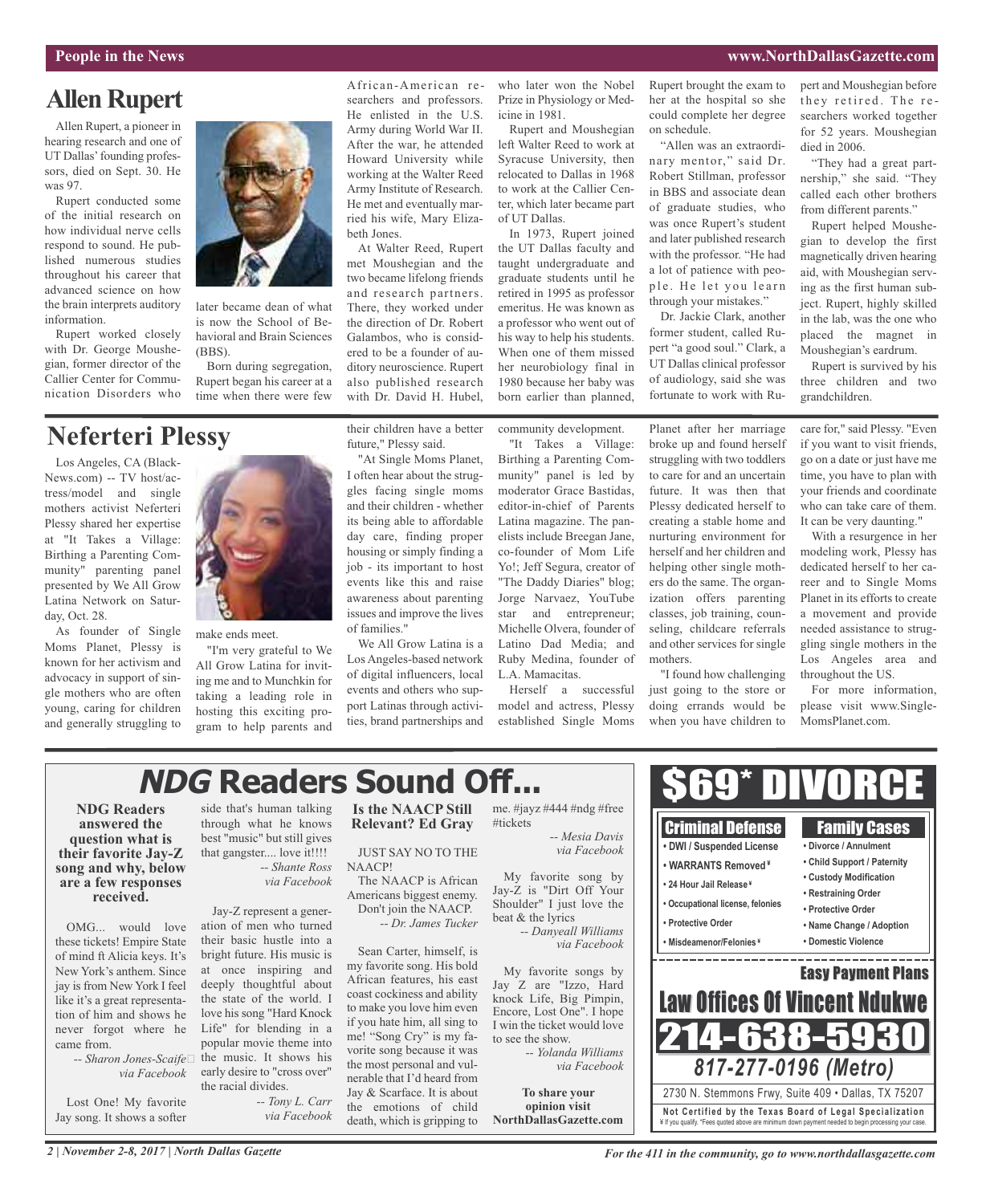#### **www.NorthDallasGazette.com Op-Ed**



P.O. Box 763866 - Dallas, Texas 75376-3866 Phone: 972-432-5219 - Fax: 972-509-9058

*"Do what you say you are going to do ... when you say you are going to do it."*

**Publisher's Office:** publisher@northdallasgazette.com

**Sales Department:** marketing@northdallasgazette.com 972-509-9049

**Editorial Department:** editor@northdallasgazette.com

#### **Online:**

www.NorthDallasGazette.com www.twitter.com/NDGEditor www.facebook.com/NorthDallasGazette www.pinterest.com/NDallasGazette www.instagram.com/NorthDallasGazette

## STAFF

**Chairman Emeritus** *Jim Bochum 1933 – 2009*

**Editor** *Ruth Ferguson*

**Religious/ Marketing Editor** *Shirley Demus Tarpley ("Sister Tarpley")* **Senior Columnist** *Ed Gray*

**Published By** *Minority Opportunity News, Inc.*

> **Web Master** *Todd Jones*

**Special Projects Manager** *Edward Dewayne "Preacher Boy"Gibson, Jr.*

**Community Marketing** *Anna Wilson Nadina Davis*



**Contributing Writers** *Joe Farkus Jackie Hardy Dwain Price Terri Schlichenmeyer Nicole Scott David Wilfong*

> **Production** *David Wilfong*



**Confederate Statues: The White man's burden**



This past week at Dallas City Hall, our city leaders continued the debate over the Civil War. I have looked on with great amusement, of what is the folly of the "White Man's Burden" regarding the Confederate statues. Now before anyone starts to say that I am playing the race card, I want to remind you of who has the deck. This is not about race cards; it is a bigger game. It is about who has power. The statues have come down but what are we to do with them?

The phrase "the white man's burden" was coined by the great writer Rudyard Kipling, the same guy who wrote "Jungle Book." Kipling was taught in schools during my time as a great writer whose books were required reading. I have



*Rudyard Kipling coined the phrase "White Man's Burden"*

been trying to find a connection with that, but let us keep moving to the present controversy.

The burden of the white man according to Kipling was to teach civilization, culture, and history to the brown, black, and yellow races. The creation of statues glorifying General Robert E. Lee is considered part of the edification of the noble lost cause of white supremacy. Many supporters of the statues point to its beauty and its connection to an alleged history, that of southern nobility. In short, it is a combina-

tion of beauty, art, and history which must be preserved.

Kipling and other white supremacists, but otherwise great writers, urged for the white man to pick up their burden, and a fellow writer, Jack London, said, search for a "Great White Hope." This hope is centered on the belief that what happens to the black or brown race is irrelevant unless white men are in charge. Being in charge meansthat the dominant role must be ascribed to white men.

That being said, I think it is a peculiar institution that exists in Dallas. Current debates regarding what happens to the statues are primarily a white debate, in white corridors of power, with predominantly white faces arguing over the historic symbols of terror to black folk. This is largely the white man's burden, as black leaders are not central in this debate. After all, white men put up the statues, only white men can take them down, right?

The black man's burden in South Dallas, Pleasant Grove, and Oak Cliff is fixing potholes, creating jobs, feeding the poor, and planning for a better future. I finally found the connection. As long as we have statues symbolically stand, if not physically stand, the burden is more so on black people than white people.

For you see, regardless of whether white people remove a white supremacist statue in a white neighborhood park with few black visitors, then General Robert E. Lee still stands. You can remove a statue but you can't remove the pedestal of hate that causes black communities to suffer from poor city services.

I am Ed Gray and this is Straight Talk.

*Ed Gray, the host of The Commish Radio Show airing Saturdays 3-5 p.m. on FBRN.net, can be reached at eegray62@att.net.*

### **Trump makes George W. Bush sound eloquent**

By Julianne Malveaux **NNPA Newswire Columnist** 

I never thought I would miss President George W. Bush, our 43rd president, and I've never much thought of him as a great, or even a good speaker; but the speech he gave at a conference convened by the George W. Bush Institute was simply eloquent, excellent, thoughtful, and compelling. After keeping a low profile for the past eight years, he spoke up to decry the fact that "bigotry seems emboldened."

Bush said that, "Bullying and prejudice in our public life sets a national tone, provides permission for cruelty and bigotry, and compromises the moral education of children."

Why did George W. Bush choose to speak so forcefully, in a speech that did not mention "45," but was at least partly directed at him? Perhaps, it was the violent protestsin Charlottesville; he and his father, President George Herbert Walker Bush, issued a joint statement denouncing White supremacists, something that it took "45" forever to do. The younger Bush was blunt when he said, "Bigotry or White supremacy in any form is blasphemy against the American creed."

I knew that I would miss President Barack Obama (44). Like his predecessor, he has kept a low profile since leaving office, stepping out very briefly to campaign for Virginia gubernatorial candidate Ralph Northam and to reflect on the challenges we face in our democracy. Like President Bush, President Obama did not refer to "45" by name, but his speech in Virginia was a repudiation of virtually everything that our prevaricating current president stands for.

Watching Presidents Bush and Obama reminded me of how far the quality of our nation's leadership has fallen. I saw two men who, with absolute class, reminded us of our nation's values and everything that is repugnant about the current administration. The contrast is the persistent crassness of "45," an ill-spoken, bumbling, coarse,

and classless individual. He never met a fight he could not pick and escalate, never met an opposing viewpoint he could not demonize. He has belittled everyone he has disagreed with, from his own inner circle to football players he does not even know, calling them "sons of hitches<sup>:</sup>

In his entire eight years of service, President Obama never disparaged his predecessor, President George W. Bush, even as he cleaned up some of his messes. In his several months of leadership, "45" has missed no opportunity to criticize President Obama. If I had a dollar for every time President Obama critiqued President Bush, I'd barely have enough money for a fast-food meal. If I had a dollar for every time "45" disparaged President Obama, I could dine at the nation's best restaurants for a full week!

Class is visiting Walter Reed Army Medical Center to look in on wounded soldiers, or hosting White House luncheons for Gold Star families. Crass is calling widow Myeshia Johnson, never mentioning her deceased husband, Sgt. La David Johnson, by name, and telling her "he knew what he signed up for."

To be sure, I don't think that "45" maliciously called Myeshia Johnson in an attempt to cause her pain. I think he simply does not know how to talk to people, and we have plenty of evidence.The recent book, "The Dangerous Case of Donald Trump: 27 Psychiatrists and Mental Health Experts Assess a President" (Macmillan, 2017) explains that the sociopathic narcissist we elected is so fundamentally flawed that he could easily imperil our very survival by pushing us into war.

"45" told Myeshia Johnson "he knew what he signed up for." So did the nearly half of our nation's voters when they chose crass over class.

*JulianneMalveaux is an author, economist and founder of Economic Education. For booking, wholesale inquiries, and for more info, visit www.juliannemalveaux.com. Follow Dr. Malveaux on Twitter @drjlastword.*

For the 411 in the community, go to www.northdallasgazette.com November 2-8, 2017 | North Dallas Gazette | 3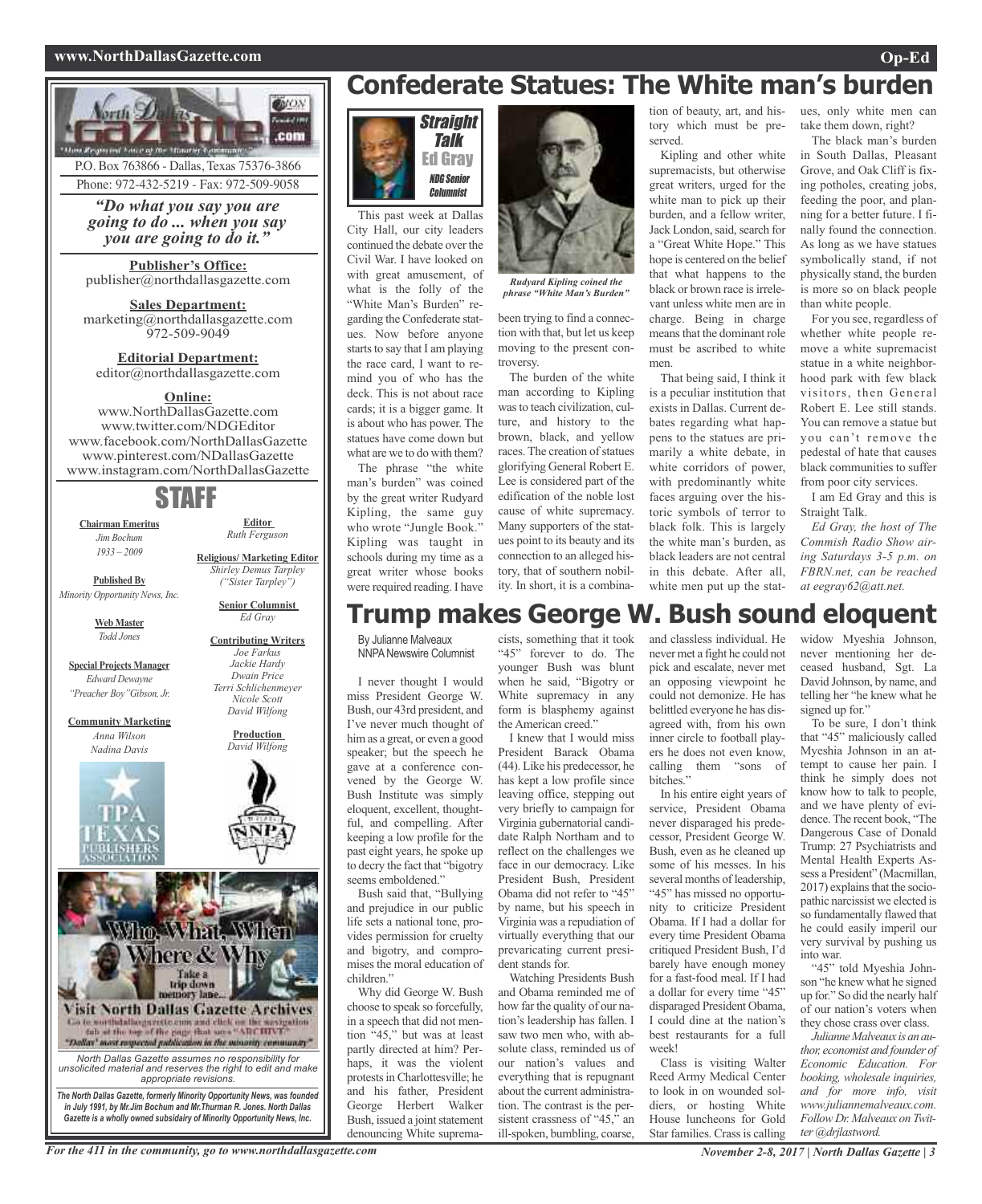# **Despite Trump, ACA open enrollment has begun**

By Cash Michaels Special to the NNPA

No, President Trump and the Republican Congress haven't "repealed and replaced" President Obama's Affordable Care Act (ACA), the federal health care law, yet. But yes, as Open Enrollment began on Nov. 1, there are significant changes than in previous years.

The enrollment period ends on Dec. 15 for coverage through the 2018 Federal Health Insurance Exchange to begin January 1, 2018. This is the shortest enrollment period (45 days) in recent years, so those without health care coverage should act immediately.

To qualify for federal tax subsidies to offset the rising cost of health insurance premiums, those seeking to apply should go online to www.healthcare.gov. Most of those who get their health insurance coverage through the ACA are eligible for what are known as Advanced Premium Tax Subsidies (APT).

In some states, the average ACA health insurance premium is calculated at \$662 per month, but after the APT subsidy tax credit kicks in, that comes down to just \$129 per month, and in some cases, as low as \$87 a month.

In many states last year, enrollment was down. Observers say one of the rea-

sons for the decrease was uncertainty about the future of the ACA, especially after Donald Trump won the 2016 presidential election, vowing to mothball the federal law, which he and the Republican Congress have repeatedly tried, but failed to do.

The Trump Administration has significantly cut the advertising budget to make more Americans aware of the ACA Open Enrollment period, in addition to shortening it to just 45 days, hoping to slowly phase it out in the future. It has also cut federal funding to nonprofit groups that traditionally helped low-income residents navigate the process of signing up and qualifying.

The White House has also discontinued the cost sharing reimbursements to insurance companies to help offset rising premiums to consumers. As a result, premiums across the nation have gone up anywhere from 15 to 21 percent, according to published reports.

Applicants are generally "…guaranteed to be insurable and are encouraged to sign up for health insurance…." through the ACA if they currently have ACA coverage, but want to change their plan for 2018; they don't have health insurance through their employer or spouse's employer; they don't have gov-

ernment coverage (veterans, Medicaid or Medicare); or they're older than 26 and are no longer on their parents' policy.

Failure in having health insurance in 2018 will result in a sizable tax penalty, officials warn.

For the past two years, that fee has been \$695.00 per uninsured adult, and \$347.00 per uninsured child, or 2.5 percent of household income, whichever is higher.

Also keep in mind, per new rules that are now in effect, insurance companies can now deny you coverage if you owe them money on current coverage. You must settle any outstanding balances before you will be reenrolled.

And you can also be denied the premium tax credit to lower your bill in 2018 if you're behind in your taxes. To correct this, fill out the federal tax reconciliation IRS form 8962 to determine your 2016 taxable income.

For more information, call 1-800-318-2596, or go to www.healthcare.gov.



### **Halloween may be over, there are still creepy pests around**

Vampires, ghosts, goblins and witches are usually recognized as the scariest creatures creeping around on Halloween. While these horrors are just make believe, there are actually some very real terrors that might be lurking in your own backyard. With Halloween season over, Arrow Exterminators has prepared a list of the top five creepiest, crawliest, scariest pests guaranteed to still send chills down anyone's spine.

"While many may have heard the "horror stories" about these pests, most may not fully understand the very real dangers these creepy creatures pose," said Charlie Jones, Arrow pest expert.

• Flesh Flies: Flesh flies are most often found breeding in and feeding on decaying material or feces but some species will actually lay their eggs in the open wounds of mammals – including humans, hence the name flesh flies. A typically meal consists of decaying flesh, dead insects, excrement, crabs, snails and spiders.

• Bats: Historically associated with vampires, only one species of this creepy flier actually feeds off of blood. While there is very little danger of encountering one of



*Earwigs are one of the many pests that can be sneaking around after the holiday season is over. (Photo: Trevelino Keller)*

these vampire bats, other species can be quite scary if they invade your home. They can also transmit several diseases including rabies.

• Earwigs: The name earwig literally means "ear creature" and is derived from the ancient superstition that these pests would crawl into ears and bore holes into the brain. While this may not be true, these creepy pests do have scary, claw-like pinchers on their abdomen. They use them as weapons for protection and for capturing prey.

• The Black Widow: Who isn't "creeped out" after walking into a spider web? While most spiders are actually beneficial, feeding on other insects, there are some scary crawlers to avoid including the Black Widow. The female has a distinct black abdomen, with a red or orange hourglass shaped mark, while the males are normally brown in color.The

pain from the black widow bite is usually immediate and symptoms include fever and increased blood pressure. Be sure to avoid these spiders if you see them!

• Bed Bugs: Vampires might not be running around biting humans for their blood, but one notorious pest certainly is – Bed bugs! The size of an apple seed, these bloodsuckers typically come out at night to feed on their unsuspecting victims. Bed bugs do not spread disease but they may leave behind itchy, painful welts on their victims. If left untreated, bed bugs can be a recurring nightmare since they can live for more than a year without food and survive a wide range of extreme temperatures.

Arrow protects homes from pests with the STEPS® Total Protection System™, an industry-leading approach that utilizes Integrated Pest Management (IPM). STEPS includes a full property evaluation to pinpoint pest issues; identification of not only the pest, but the true cause of the problem; and treatment in the most environmentally responsible way to alleviate current issues and to help prevent future recurrences. Consumers interested in scheduling a free whole home evaluation can contact Arrow at www.arrowexterminators.com or call 888- 462-7769.

# The Economic Empowerment Center is the perfect place for your next trade show, conference or private party!

Introducing a new way to meet, work & play!



Monthly meetings ·Special events ·Trade shows





Contact us at 214-540-6932 or

leasing@transformanceusa.org

«Business seminars ·Birthday parties 8. Curicea Tenas

Holday parties -Non-profit compaign kickoffs Charch services

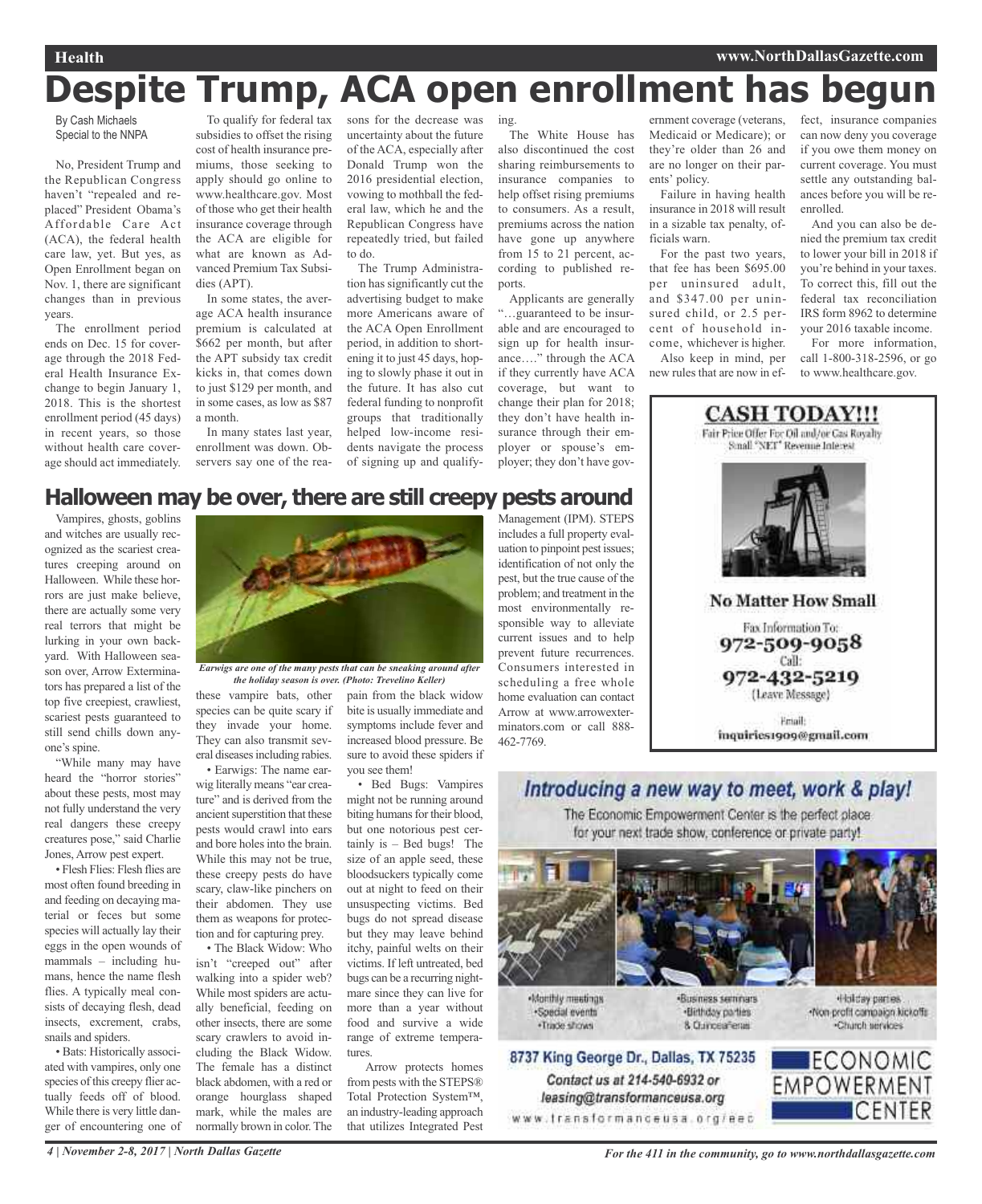# **Rolls-Royce unveils new Phantom VIII at The Network Bar**

Rolls-Royce Motor Cars Dallas recently hosted an advance viewing of the Rolls-Royce Phantom VIII at the Network Bar in Trinity Groves.

Guests enjoyed cuisine from the Network Bar, specialty cocktails from Reyka Vodka, including a special martini dubbed the PHANtini, and single-malt scotch from The Balvenie. Guests also were treated to a glimpse of a black diamond ring designed by Sleipnir Diamonds honoring the new Phantom. All those

who put down a deposit on the Phantom VIII before Dec. 31 will have their names entered into a drawing for the \$20,000 custom ring.

Originally launched in 1925, the Phantom is one of the longest-running automobile nameplates in the world. It's been 14 year since Rolls-Royce introduced the Phantom VII, and the new PhantomVIII is much more than a mere facelift. Among the upgrades: a new twin-turbocharged 6.8-liter V-12 en-

gine pumping 563-horsepower with 664 pound-feet of torque from just 1700 RPM. In other words, this magnificent beast can launch you from 0-to-62 mph in 5.3 seconds with a top speed of 155 mph. And yet the acceleration is so smooth, you'll feel you're wafting on air. Its all-aluminum spaceframe chassis -- officially christened the Architecture of Luxury -- is much lighter and stronger than its predecessor.

Whether the owner plans to drive it or have a chauf-

fer transport its occupants around town, the Phantom VIII is loaded with hightech driver-assistant features such as night vision, active cruise control, a fourcamera 360-degree parking assistant, long-range sensors to detect traffic ahead and even a GPS-aided eight-speed transmission that automatically responds to changing terrain and selects the appropriate gear for the twists and turns ahead.

The Phantom VIII is also the quietest car ever built with triple glazing on all windows and more than 300 pounds of sound insulation strategically placed throughout. Reportedly, when Rolls-Royce engineers reviewed the acoustic test results, they doublechecked their instruments to be sure they were correctly calibrated. One of the luxury carriage's new features is The Embrace. "When the patron is settled into the car," explained Rolls-Royce, "an assistant or valet steps forward and lightly touches a sensor on the door

handle so it whispers closed, enveloping the occupant in The Embrace."

**Community**

Most Phantom owners will utilize the Bespoke program to customize everything from exotic woods and fine leather to matching a particular color of paint, making their Rolls-Royce an original, hand-crafted work of art that excels in both form and function. There's even a space reserved in the dashboard – the Gallery -- for Phantom owners to display a

#### See ROLLS, Page 8

# **Drug Take Back Day sets high mark for drug collection**

PROSPER - While initially intended as a convenience for residents looking to relieve themselves of unused or expired drugs and medications, the twiceyearly Drug Take Back Days are proving to be a valuable resource for Prosper residents.

National Drug Take Back Day was begun several years ago by the Drug Enforcement Administration in response to the alarming number of drug-related crimes resulting from the abuse of prescribed drugs

and medications. Many of the pain relief drugs prescribed for patients who undergo surgical procedures wound up in the hands of abusers or drug peddlers. Some of these are addictive and extremely dangerous when used incorrectly.

Like many communities, Prosper agreed to participate in the DEA program, with the Police and Fire Departments agreeing to co-sponsor the two events, one in the spring and one in the fall. This year's autumn version event took place on Oct. 28 at the Central Fire Station, where it has been held for the last several years.

Promoted as a free service where no questions are asked, the just-concluded event proved to be among the most successful, says Fire fighter/Paramedic Marty Nevil, who coordinates the two events with Police Officer Erin Hubbard.

"We collected 11 boxes of expired prescription drugs and over-the-counter medications, weighing 231 lb.,"

said Nevil. "We continually increase the collection amount with each event." Members of the Central Fire Department's BShift assisted with the collection.

The program accepts all medications, except those which are illegal to possess, and while medical devices

are not accepted, unused or expired syringes are taken. An individual inquired about disposal of thermometers with mercury, and while not accepted at the site, the person was told of a drop off site at Best Buy which would take it. "We're pleased to offer this service, especially because without it, the alternative might be to flush these medications down the toilet or send them to the landfill. Both of these can harm our drinking water and environment," she said. "This is a much better alternative."

| Game # | Game Name / Odds                                          | s    | Official<br>Close of<br>Game | End<br>Validations<br>Date |
|--------|-----------------------------------------------------------|------|------------------------------|----------------------------|
| 1834   | Willy Wonka'" Golden Ticket<br>Overall Odds are 1 in 3.46 | \$10 | 11/4/17                      | 5/3/18                     |
| 1883   | Wild 10's<br>Overall Odds are 1 in 4.34                   | \$2  | 11/17/17                     | 5/16/18                    |
| 1892   | \$500,000 Ca\$h<br>Overall Odds are 1 in 3.91             | \$10 | 11/17/17                     | 5/16/18                    |
| 1887   | \$2,000 Ca\$h<br>Overall Odds are 1 in 4.79               | \$1  | 12/27/17                     | 6/25/18                    |
| 1695   | Card Suits<br>Overall Odds are 1 in 4.38                  | \$2  | 12/27/17                     | 6/25/18                    |
| 1773   | Rich<br>Overall Odds are 1 in 3.89                        | \$5  | 12/27/17                     | 6/25/18                    |
| 1790   | \$100,000 Mega Bingo<br>Overall Odds are 1 in 3.81        | \$5  | 12/27/17                     | 6/25/18                    |
| 1799   | \$100,000 Super Cashword<br>Overall Odds are 1 in 3.82    | \$5  | 12/27/17                     | 6/25/18                    |
| 1841   | 25th Anniversary<br>Overall Odds are 1 in 3.93            | \$5. | 12/27/17                     | 6/25/18                    |

in 10 m sider to perchase a tiser. The Toxin Labiry supports Taxar accadem sen<br>Atlasm: PCN 1857(2013).1: Por high with a getricing cration, a**nsignationg.org** @ 2017 Telephoney Constitutes Attrights married.

# **Richardson's Santa's Village Construction begins**

Santa arrives in Richardson in just five weeks due to the first Saturday of December falling early in the calendar this year (Dec. 2), so City crews began setting up Santa's Village this week. The City's miniature holiday town takes about two weeks to assemble and another few weeks to get the buildings fully decorated. There is also a cushion built in to allow for weather delays.

Each year, Santa's Village comes to life on select weekends in December with children's activities inside each structure, live entertainment, a petting zoo and the opportunity to visit with Santa Claus. The free event has become a tradition for



*Workers carry out the task of setting up the holiday-themed village in Richardson. (Photo: City of Richardson)*

lage.

large numbers of area fami- well as its usual Friday-Sunday schedule. For the upcoming sched-

> ule and more information, go to www.cor.net/santasvil-

For 2017, Santa's Village will again offer "Hometown Thursdays," special nights for Richardson residents, as

LOTTERY

lies.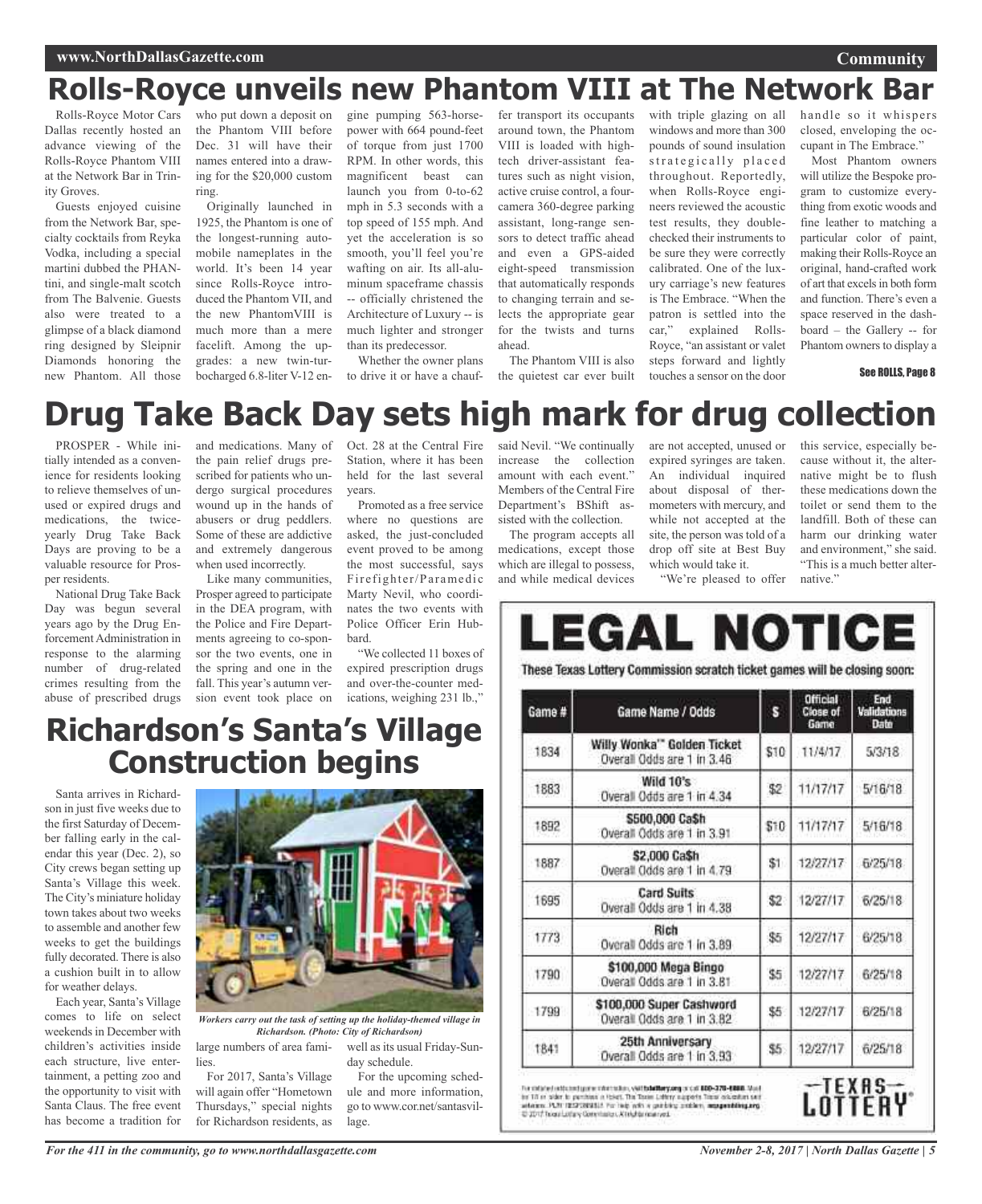# **Dallas ISD invites community to Education Summits**

The Dallas Independent School District (Dallas ISD) is launching a strategic planning process to create a strategic and innovative vision for Dallas ISD learning, technology, and facilities design. To launch this process, the district is hosting four education summits and encourages all stakeholders to attend one of the summits.

Parents, students, district staff, business leaders and community members will have an opportunity to share their innovative vision of the future. Dates, times



and locations are listed below\*.

•6to8p.m.,Tuesday,Nov.7 W.T. White High School •6to8p.m.,Tuesday,Nov.7 South Oak Cliff High **School** 

•6to8p.m.,Thursday,Nov.9 Emmett J. Conrad High

School

•6to8p.m.,Thursday,Nov.9 W.W. Samuell High School and Early College

*(\*Free childcare and refreshments will be provided at each location.)*

During the summits, citizens will have the opportunity to learn more about the learning, technology and facilities planning process and hear from a student panel, as well as talk about their highest hopes and aspirations for their children. In an effort to develop an actionable and measurable vision, Dallas ISD encourages all community members to join this effort.

Additionally, community members can provide feedback through an online survey now through Friday, Nov. 10 here. The survey will also be posted on the district and campus websites. The district is also hosting a series of focus groups representing various stakeholder groups in October and early November.

Information, feedback and input gathered at the summits, focus groups and from the survey will be used by a design team comprised of citizens and district staff who will create a community-focused strategic direction for technology and facilities. This strategic direction will include a set of community beliefs, call to action, goals, action steps and a learner profile. Addi-

tionally, it will allow Dallas ISD to measure student learning and serve as a guide for the district as it makes future decisions regarding instruction, technology, budgeting, staffing and facility planning.

As the district embarks on this process, all summits, documents and resources will be posted online at www.dallasisd.org/envisiondallasisd for community members to stay informed. The district will provide updates throughout this process.



*Tx.Rep. Eric Johnson has been selected to serve as a delegate to the Democratic National Committee. (Courtesy photo)*

#### **DLCC selects Texas State Rep. Eric Johnson as a delegate to DNC** WASHINGTON -- DLCC Texas State Representative resent District 100 in the

Executive Director Jessica Post announced that Texas Representative Eric Johnson will serve as its third delegate to the Democratic National Committee.

"The DLCC is honored to be represented at the DNC by our Board Chair and Oregon Speaker of the House Tina Kotek, our Vice Chair and Delaware House Majority Leader Valerie Longhurst, and now Board member and

Eric Johnson," said Post.

"As the DLCC continues to win seats in districts carried by Trump in 2016 and expand Democratic strength in statehouses nationwide, we are confident that Representative Johnson's service as a delegate will help the DLCC rebuild the Democratic party from the ground up."

Representative Eric Johnson was first elected to rep-

Texas House of Representatives in 2010 at age 34 and has served on the DLCC Board since last December.

He currently serves as Vice Chair of the Texas House Redistricting Committee and has championed legislation to reform Texas' criminal justice system, expand early childhood education programs, and increase protections for LGBT Texans.

In 2013, Representative Johnson founded the Young Texans Legislative Caucus to highlight the needs of younger Texans, focusing on issues such as education, infrastructure, and natural resources. Recently, he was named to the Board of Advisors for Let America Vote, an organization dedicated to winning the public debate over voter suppression in the United States.

been named to the DNC," said Representative Johnson. "I have been a Democrat my entire life, and I love my party. I look forward to helping Democrats retake Congress in 2018 and the White House in 2020, and I am grateful to the DLCC for this tremendous opportunity."

The DNC recently certified Representative Johnson's appointment during its fall meeting in Las Vegas, Nevada.

#### "It is an honor to have

### **GoFundMe and Thurgood Marshall College Fund partner to help HBCU students**

RED WOOD CITY, Calif., - GoFundMe announced a partnership with Thurgood Marshall College Fund (TMCF), the nation's largest organization exclusively representing the Black College Community. GoFundMe and TMCF are teaming up to raise money in support of students at the nation's 47 publicly-supported Historically Black Colleges and Universities (HBCUs).

"No American should be prevented from enrolling in and graduating from college

because of money. Sadly, that is a reality for many HBCU students," said Johnny C. Taylor, Jr., TMCF President & CEO. "This innovative partnership with GoFundMe makes ordinary people extraordinary philanthropists, through their online giving platform now used to support deserving HBCU students pay for their college education."

"We are proud to partner with Thurgood Marshall College Fund and help HBCU students pay for college. Thousands of students

have turned to GoFundMe to help pay for college, and with college tuition on the rise, it's more important than ever to help support students pursuing their higher education," said Rob Solomon, GoFundMe CEO. "This new partnership will make it simpler and easier for HBCU students to get the financial support they need to thrive at college." Recently, GoFundMe re-

leased a new TMCF fundraising hub, which will serve as a resource for students and their communities.

We want to make it as easy as possible for GoFundMe donors to find students attending HBCUs, as well as giving students and their families the tips and tools they need for a successful campaign. GoFundMe and Thurgood Marshall College Fund launched six Go-FundMe campaigns for students attending college at Howard University, Fayetteville State, Norfolk State, and South Carolina State. To make a contribution or to  $start$  a  $GoF$ und Me. please visit the TMCF

fundraising hub here:

www.gofundme.com/tmcf. Charitable giving isn't a new phenomenon. For 30 years, TMCF has been raising money to support HBCUs and students across the country. What's different today is the ability to help just about anyone in the world in just a few clicks and GoFundMe's social fundraising platform does just that. For the first time, TMCF is making it possible for anyone to quickly raise funds to pay for college online. In minutes, you can donate to or create a Go-FundMe campaign, share it on social media, and encourage your online networks to do the same.

Over the past several years, students, teachers, and parents are increasingly turning to GoFundMe to raise money for education expenses, including college tuition. In fact, in the last two years, over \$100 million has been raised on Go-FundMe for education-related campaigns, making it the fastest-growing category on the platform.

# **South Dallas club to mark 63 years at special event in April 2018**

By Gwendolyn H. Daniels

The year was 1954, Dwight D. Eisenhower was President of the United States and Texas Instruments had just developed the first tran-

sistor radio. But the "hidden" secret was the event taking place where I grew up in sunny south Dallas. According to our Club's history, "a small group of business and professional women" led by

founding president Sara J. Holbert began meeting "in the living room of her Wilder Street home in the early fall of 954." Now, 63 years later, the South Dallas Business and Professional Women's Club,

Inc. (South Dallas B&PW Club) is still a viable asset in the Greater Dallas area.

South Dallas B&PW Club became an official component of the National Association of Negro Business and

Professional Women's Clubs, Inc. on November 4, 1955. The organization's mission is "to promote and protect the interests of African American business and professional women; to serve as a bridge

for young people seeking to enter business and the professions; to improve the quality of life in the local and global communities; and to foster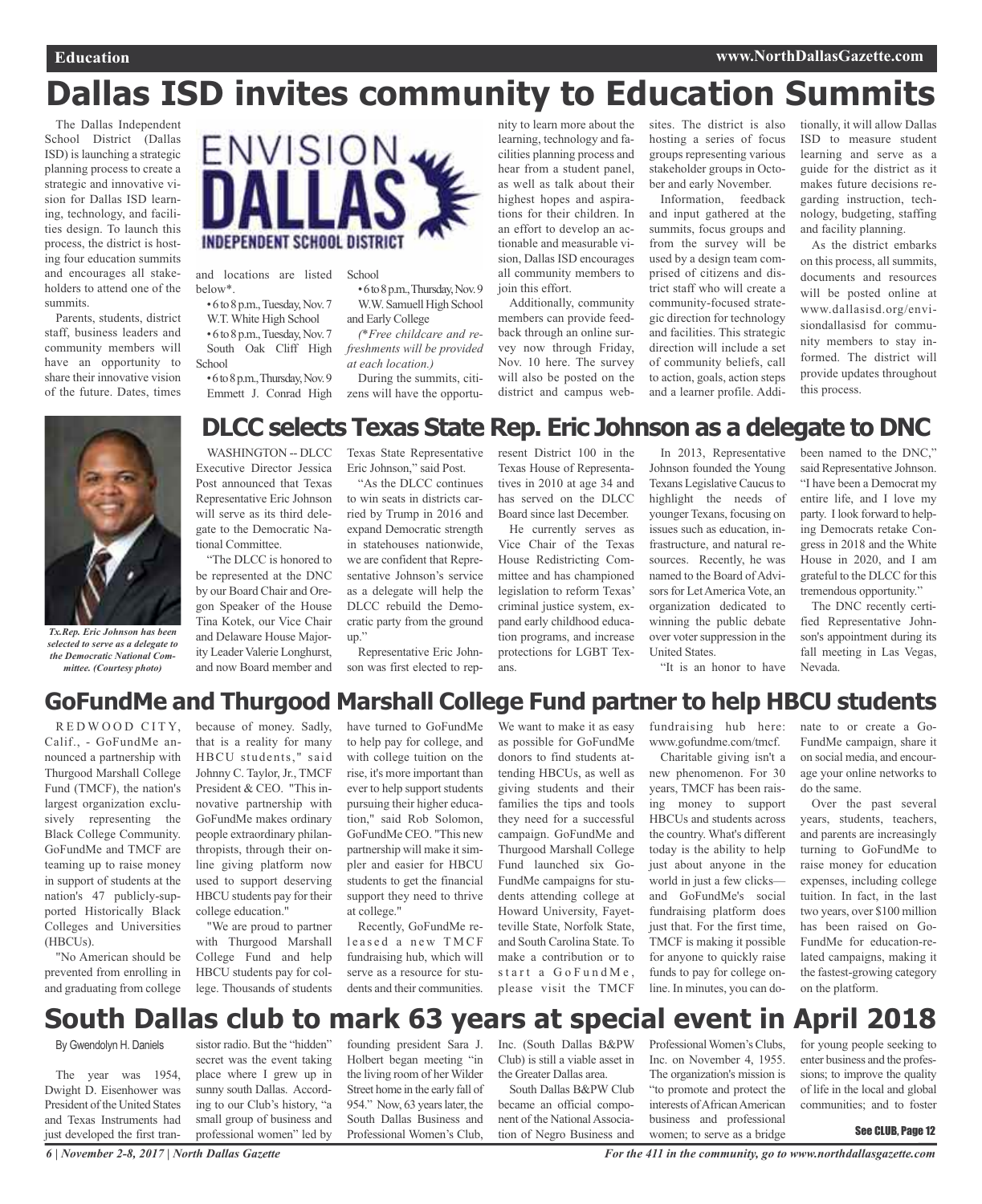# **Carrollton native serves aboard ship that honors World War II Admiral**

By Rick Burke Navy Office of Community Outreach

SAN DIEGO – A 2007 Newman Smith High School graduate and Carrollton, Texas, native is serving aboard the WWII namesake warship, USS Spruance.

Petty Officer 2nd Class Corey Sarmiento is a fire controlman aboard the San Diego based ship, a guided missile destroyer. As a fire



*PO2 Corey Sarmiento (Photo: U.S. Navy)*

controlman, Sarmiento is responsible for managing networks that allow the ship to

### **DCS,** continued from Page <sup>1</sup>

suggested they would likely be hired by the new entity put in place, but will they have the same benefits package and pay? Or will they be relegated to minimum wage pay with no or very limited benefits? Also, if they are such poor performers as suggested, why would they be considered by the new entity?

No one will dispute there have been problems within the agency in the past, but it is important to separate how much of the problems were related to the on-going activities of the staff, and how much was related to the actions of a single individual. The former leader was under investigation by the FBI and the Texas Rangers. But no one else was accused of wrongdoing and under new leadership, the agency has made improvements.

There were questionable financial decisions made which have put the agency in debt, but dissolving the agency will not fix those problems. According to the current leadership, they have been addressed and the agency is no longer in danger of bankruptcy. So why are we trying to throw out the baby with the bathwater? Until news reports surfaced last year, where was the oversight of the agency? Why are their hands seemingly clean and their jobs not called into question?

A significant concern is for the safety of the students first and foremost, and news reports of bus drivers incurring thousands of dollars in red light violations are disturbing. But instead of dissolving DCS, why not first ensure appropriate policies are in place

to address repeat offenders? Someone with oversight should require the agency to look at the best practices other school districts have in place and implement them promptly. That goes a long way toward fixing a problem, versus scrapping an entire agency because of the misdeeds of a few.

*NDG* is also concerned about the safety of students. A hastily thrown together plan with very little details does not sound like an effective way to make sure the children will be protected. This starts before they get on the bus with complete background checks before the first day a driver gets behind the wheel. DCS has an effective process in place, but that comes at a cost. What assurances do we have the new team, whoever that may be, will do the same. Or will they simply go with the most costeffective vendor that presents a proposal?

#### **Follow the money**

State Senator Don Huffines and Dallas ISD Trustee Dustin Marshall have been actively campaigning to see DCS disbanded. However, they are merely the public faces, a political action committee (PAC) named Protect Dallas Kids was formed to lead the charge against DCS.

According to the financial report filed with the Texas Ethics Commission on Oct. 30, the PAC has raised \$22,500. The money comes from three sources: \$1,000 from the Dallas Citizens Council, \$1,500 from a retired individual named Todd Williams and \$20,000 from Dallas-based telecommunibe mission ready at all times.

More than 300 Sailors serve aboard the ship, and their jobs are highly specialized, requiring both dedication and skill. The jobs range from maintaining engines to handling weaponry along with a multitude of other assignments that keep the ship mission ready at all times, according to Navy officials.

Sarmiento has carried lessons learned from his home-

cations giant AT&T.

For those criticizing the financial management of DCS, it is odd to see the Protect Dallas Kids seems to have a problem in balancing their books. Also it is interesting to see every dime was spent outside of Texas. They have incurred unpaid bills totalling

 $$96.174.16:  
\n• $4,000$ Remington Research Group in Kansas City, MO for polling<br>
• \$4.589

Henry Alan, LLC in Dublin, OH for accounting services

• \$87,585.16AxiomStrategies, LLC in Kansas City, MO was paid for advertising

Until Tuesday, few elected officials would offer more than "let the voters" decide in way of support for DCS. Dallas County Commissioner John Wiley Price recorded a radio ad encouraging voters to support DCS.

"Don't be fooled by the opponents' rhetoric who wants to abolish a public entity that has been serving the town into his military service.

"Growing up my parents taught me to treat people with respect and I've carried these over into the Navy," he said. "They also taught me to be tolerant toward everyone and that is a great trait to have when working with different people from different backgrounds," he said. Destroyers are warships

that provide multi-mission offensive and defensive capabilities. They are about

district for decades," Price stated in the ad encouraging voters to give DCS a chance to continue to address and fix the problems of the past.

**Is Dallas ISD really prepared for the task?**

Dallas ISD's official position is to reserve comments on the proposal and let voters make up their own minds on whether to save DCS, spokesperson Robyn Harris told the *North Dallas Gazette*. If Dallas County residents vote against the proposition, the district has already developed a contingency plan for finding alternative means of transporting students. What exactly that contingency plan entails remains unclear.

So, let's say worst case scenario what happens if the voters vote to dissolve DSC, what happens? Those pushing hard for this to happen claim to have a plan but it is short on details. Dallas ISD Trustee Dustin Marshal, a 510 feet long and can be armed with tomahawk landattack cruise missiles, variants of the SM missile family, advanced gun systems and close-in gun systems. Destroyers are deployed globally and can operate independently, as part of carrier strike groups, surface action groups, or amphibious readiness groups.

Spruance is armed with long range missiles intended for air defense to counter threats to friendly forces

vocal DCS opponent, recently shared via Facebook that a vote to dissolve DCS would trigger the creation within a week of a Dissolution Committee by Nov. 15 with one member from each of the ISDs served by DCS "among other members" with no indication of who these individuals are or how they will be selected. He also indicated the buses will be given free of charge to the ISDs they serve, and they will have to assume the lease if one exists. The committee would select new leadership and decide what happens to the other assets of DSC.

The more you read the plan briefly outlined on this Facebook post it becomes evident - Dallas ISD believes they can run the program themselves at a cheaper price. In fact, they are already in talks with a Transportation Consultant. *NDG* is certainly in favor of efficient use of taxpayer money, however,

posed by manned aircraft, anti-ship, cruise and ballistic missiles.

It was commissioned in 2011 and named after Admiral Raymond A. Spruance. He was a key naval commander during WWII, leading U.S. naval forces during two of the most significant naval battles that took place in the Pacific Theatre: Battle of Midway and Battle of the Philippine Sea. He later

#### See NAVY, Page 16

the voters deserve more than bits and pieces of information before they make an important decision regarding the transportation of their children. To end his message with, "and it certainly can't get much worse than DCS," is not terribly reassuring.

Also, under what authority is Marshall speaking, as a member of the recently formed PAC seeking to dissolve DCS or as a voice of the Dallas ISD Board of Trustees? With the message coming via his campaign page where he regularly shares info about the affairs of the district and using the term "we" throughout the post can blur the lines for voters - intentionally or otherwise.

This is an important matter and hastily drawn plans behind closed doors is not the way to provide voters with actionable information. *NDG* favors voting FOR Dallas County Transportation Prop



For the 411 in the community, go to www.northdallasgazette.com November 2-8, 2017 | North Dallas Gazette | 7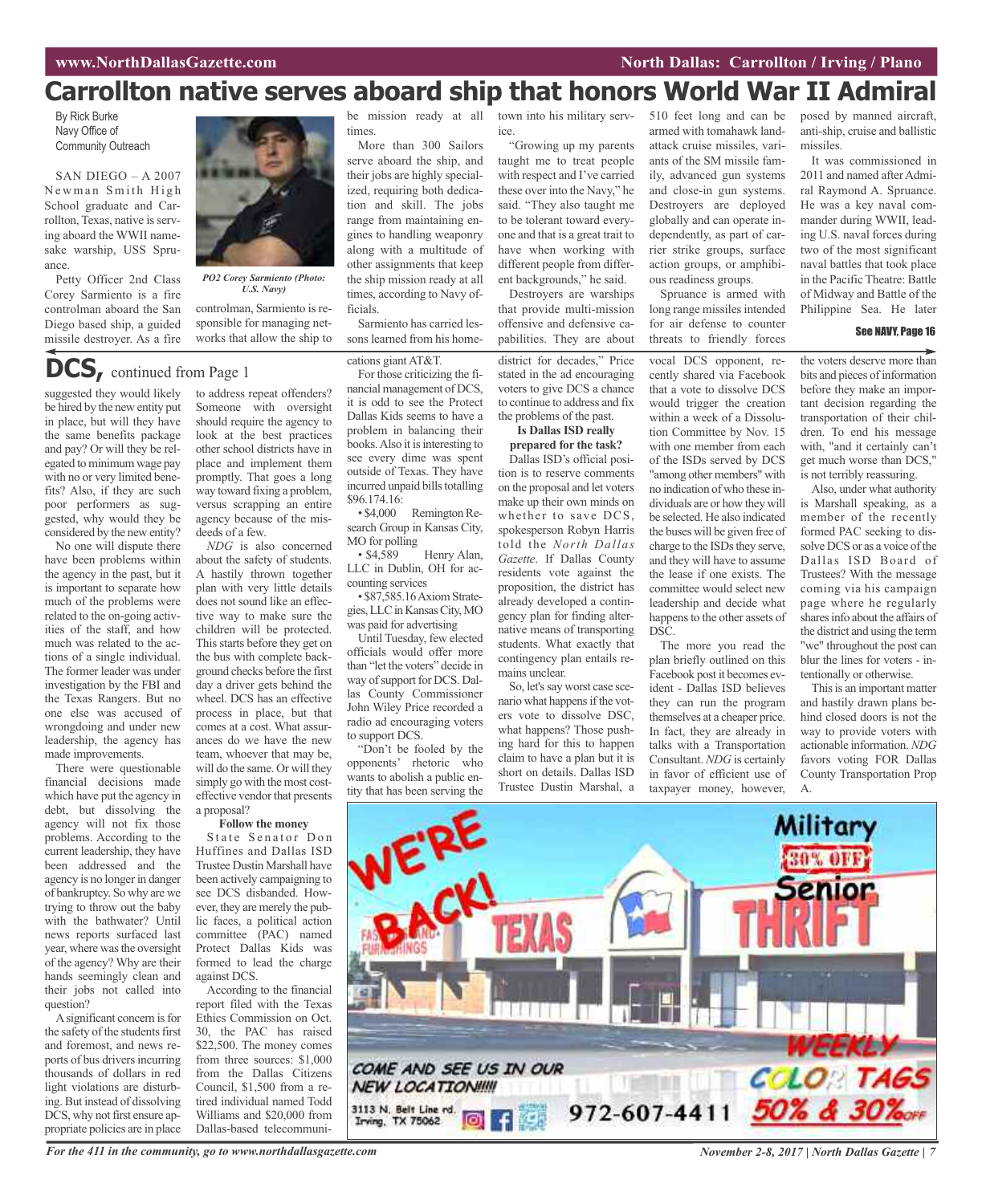#### **City Briefs**

#### **Carrollton**

22Kill is hosting the **2017 Texas Wounded Vet Run** on Saturday, Nov. 4 beginning at Longhorn Harley Davidson at 2830 I-20 Frontage Rd, Grand Prairie at 10 a.m. and ending at Maverick Harley-Davidson at 1845 North Interstate 35E, Carrollton at 2 p.m. There will be a party thrown at the Maverick location upon the conclusion of the Vet Run. The motorcycle ride will raise funds for critically wounded North Texas veterans. For more information and tickets, go here.

#### **Dallas**

The Inaugural **Dallas Bike Ride** will be held on Saturday, Nov. 4 at 8 a.m. at Dallas City Hall Plaza at 1500 Marilla St, Dallas. The event is the city's only closed-road, car-free noncompetitive bike ride and benefits the non-profits



*The inaugural Dallas Bike Ride will be held Nov. 4 and will take riders through nine iconic Dallas neighborhoods (Photo Credit: Dallas Bike Ride)*

BikeTexas and Incarnation House. The course will cross the Trinity River and send riders through nine iconic Dallas neighborhoods. People of all biking abilities are encouraged to participate in this inaugural event. The ride will conclude back at Dallas City Hall with the Methodist Dallas Finish Festival beginning at 9:30 a.m. Online registration and more information on the ride can be found here.

The Veteran's Affairs (VA) North Texas Health Care System is hosting its **28th Annual Community Health Fair** on Saturday, Nov. 4 at the Dallas VA Medical Center at 4500 S. Lancaster Rd, Dallas.

The VA North Texas Health Care System serves more than 133,000 patients each year and is looking forward to further serve the community through this annual fair.

The event will be held in

The Cosmic Yogi Festival was co-founded by Erica Mestyanek and AJ Crowell. After the Addison festival, the movement will hit the road traveling to other cities. You can find more information at www.cosmicyogimovement.com or www.dallasyogamagazine.com. Also on Facebook, Twitter and Instagram @dallasyogamag.

# **Win tickets to the Cosmic Yogi Festival in Addison**

The Cosmic Yogi Festival is an event for experienced and yoga newbies looking to practice their favorite style or try something new. *North Dallas Gazette* winners can grab their mat and enjoy the event with two free tickets to the Nov. 11 event in Addison. Guests can choose from three yoga or meditation classes every hour, a speaker every 35 minutes, fashion shows, a

demonstration stage, music, singing bowls, an array of vendors, food trucks and more.

The Cosmic Yogi Festival is scheduled for Nov. 11 from 10 a.m. to  $6$  p.m. at the Addison Conference & Theatre Centre. To win free tickets, visit NDG's Facebook page, join the FB community by liking the page and sharing your favorite style of yoga.

# **ROLLS,** continued from Page <sup>5</sup>

work of art by their favorite artist.

With a suggested price of \$450,000, the eighth-generation Phantom is what Rolls-Royce CEO Torsten Müller-Ötvös calls "a dominant symbol of wealth and human achievement -- fit for a connoisseur of luxury in the extreme."

The Network Bar is a members-only concept developed by Stuart Fitts and Phil Romano, creator of some of the most successful national chains. It takes networking and social interaction to another level, combining brain food, craft cocktails, meeting rooms, and education in the ideal environment for professionals to so-

cialize and build their network. There's even an innovative mobile app that revolutionizes collaboration and communication. More at http://www.networkbar.com



the Atrium from 10 a.m. to 2 p.m. where free services such as: blood pressure checks, family dentistry information, and an anti-bullying workshop will be available. For more information contact 214-857- 2418.

The Dallas Police Department is hosting their final **Chief on the Beat: Crime Prevention Safety &**

**Health Fair** of the year on Saturday, Nov. 4 from 10 a.m. to 2 p.m. at the Grauwyler Recreation Center at 7780 Harry Hines Boulevard, Dallas. In honor of the holiday season, the event will feature food, prizes, and free turkey giveaway in time for Thanksgiving. Medical services and safety information for attendees of all ages will also be available. More in-

formation can be found by calling 214-671-4045.

**www.NorthDallasGazette.com**

Dragonflymind is hosting **Wo r k H a r d & P l a y Harder: Practical Strategies to Sustain Success** on Tuesday, Nov. 7 from 6 p.m. to 9 p.m. at Brookhaven Country Club at 3333 Golfing Green Dr., Dallas. The event will fea-

#### See BRIEFS, Page 11



Where barbecue and voting facts are served daily.

#### lfou must show approved photo  $ID$  at the polls.



CITIZENSHIP CERTIFICATE



("ID CAN BE EXPIRED UP TO FOUR YEARS)



in with a disability may diply with the moving same region of fine, servicions excription in<br>weight and its at the post. The apparation must contact within determinant from withe the U.S. Security, S.S. (1993) and the complete of the bacterial of the United States and the complete of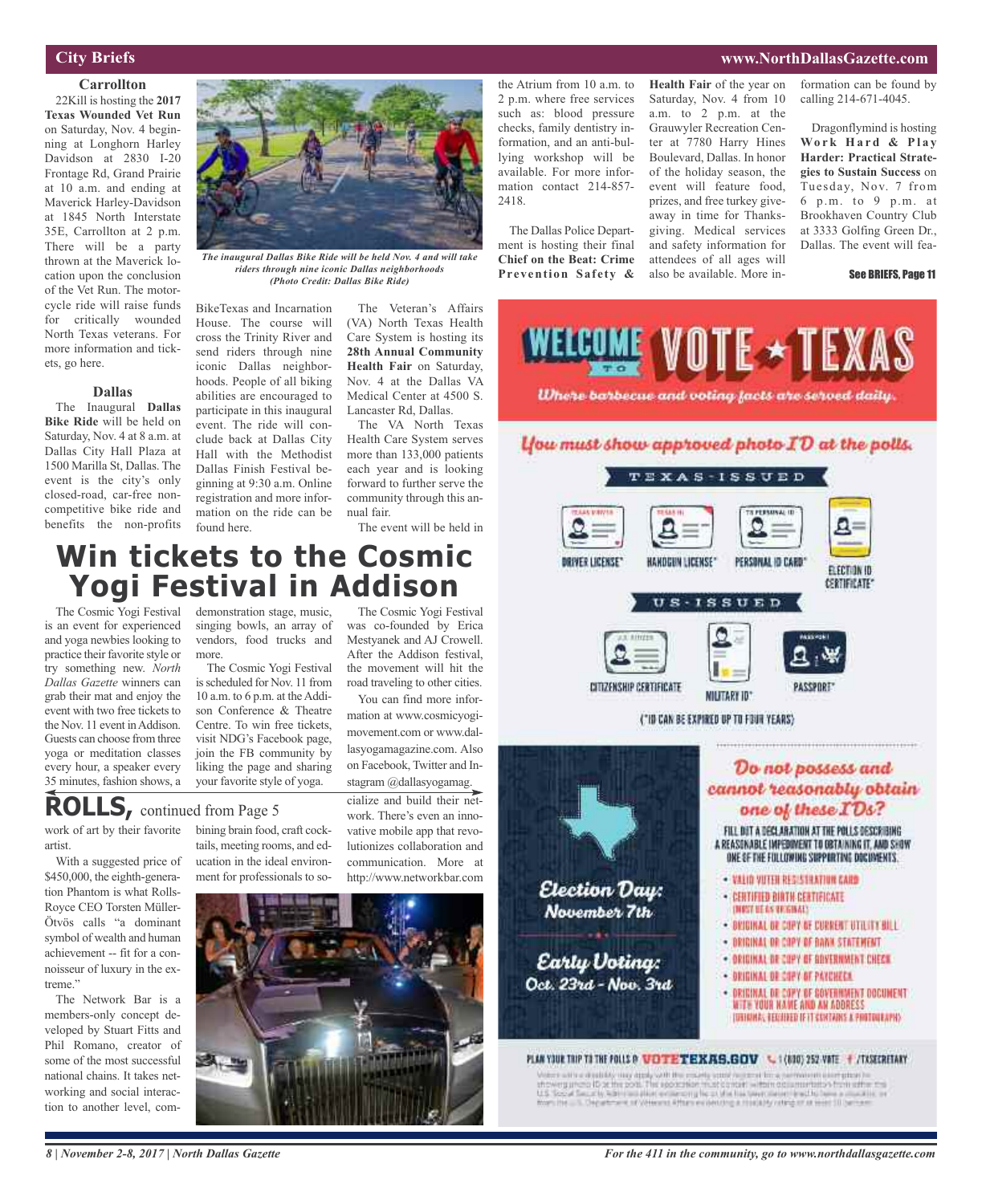# **Cowboys must finally face six games without Elliott**

By Dwain Price NDG Sports Contributor

*(Editor's Note: Elliott has another appeal pending, with a decision expected Wednesday evening. Results of that action were not available as of press time.)*

FRISCO –In their evergrowing quest for justice, appeal after appeal after appeal after appeal hasled the Dallas Cowboys to finally come to the conclusion that they must start preparing prepare for life without running back Ezekiel Elliott.

At least for the next six games.

Earlier this week in U.S. District Court for the South-



ern District of New York, Judge Katherine Polk Failla denied a request by Elliott's lawyers for a preliminary injunction that would allow the second-year player to continue playing this season. Her decision in effect reinstated the six-game suspended given to Elliott by the NFL due to allegations of domestic violence.

Thus, Elliott must sit out the next six games, starting with Sunday's contest at AT&T Stadium in Arlington against the Kansas City Chiefs.The two-year pro also will miss a road game against the Atlanta Falcons, home contests against the Philadelphia Eagles, Los Angeles Chargers and Washington Redskins, and a road game against the New York Giants before returning to play a road game at Oakland on Dec. 17.

In Elliott's absence, the Cowboys will use a running back by committee trio composed of Alfred Morris, Darren McFadden and Rod Smith. But Cowboys fans

shouldn't fret about losing Elliott – at least according to Smith.

"We've got some good backs in our room," Smith said. "We're still confident, our team is confident. We're going to go out there and we'll do what we do.

"Zeke is the head honcho in our room right now, but like I said, it ain't going to be no slowing down. We're going to keep rolling."

Well, that's certainly easier said than done. After all, Elliott is the reigning NFL rushing champion and currently is third in the league in rushing with 690 yards on 164 carries.

Following a slow start the first five games this season,

RE-ELECT

Elliott has averaged 29.5 carries and 148.5 yards while scoring four touchdowns in the past two contests. It's difficult for anyone to duplicate those numbers, but that's the task the Cowboys (4-3) are faced with as they try to remain within shouting distance of the Eagles (7-1)in the NFC East.

Right guard Zack Martin tried his best to convince his listeners that absolutely nothing changes in the running game now that Elliott is on the outside looking in.

"The system is the system," Martin said. "We're going to be running the same plays, we're going to be running the ball.

**DEMOCRATIC PROFESSIONARICH E SELB** 

"We just got to be able to

execute up front because know these (backup running backs) can make a ton of plays."

Cowboys owner Jerry Jones, of course, is perturbed that NFL commissioner Roger Goodell laid down the hammer on Elliott. By Jones' account, Goodell flubbed some alleged domestic violence cases in recent years, including the 2014 case of former Baltimore Ravens running back Ray Rice – and Elliott is paying the price for those missteps.

"This swing of judgment (by Goodell) has been unbelievable from the Ray Rice thing (from) one or two

#### See COWBOYS, Page 16

### **Soul Rep Theatre's RE-TALES offers fairy tales and nursery rhymes with an urban, musical flair**

Soul Rep Theatre Company's SOUL POWERED 11th season of plays continues with an original production to be enjoyed by the entire family. RE-TALES, written by Soul Rep's Co-Founder and Co-Artistic Director, Guinea Bennett-Price, and her husband and company member, Keith Price, will run Nov. 30 – Dec. 3 and Dec  $8 - 10$  at the South Dallas Cultural Center, where

Soul Rep is the resident theater company.

RE-TALES, Co-Directed by Guinea Bennett-Price and Daylene Carter, is a colorful "re-telling" of classic fairy tales and nursery rhymes with an urban and R&B twist. It includes charming and imaginative stories such as "Little Red Rides the 'Hood", "Pinnochi-Toe", and "Sherry Perry", takes on "Little Red Riding Hood",

"Pinnochio," and "Mary, Mary Quite Contrary." This delightful piece was originally produced by the company as "Rep Tales" in 2000 but has since been reworked with new characters and music written by Keith Price and composed by Professor Keyz.

"Soul Rep has always had an affinity for producing See TALES Page 15





# **Vote FOR Dallas County Schools**

Folker www.inggestionity Press they Senters Associated AS, 5016 North Mape Gasepany, Suice, 28 Withs

*NDG Entertainment Ticket Giveaway!!! Follow North Dallas Gazette on Facebook, Twitter and Instagram to keep up on all the latest!!!*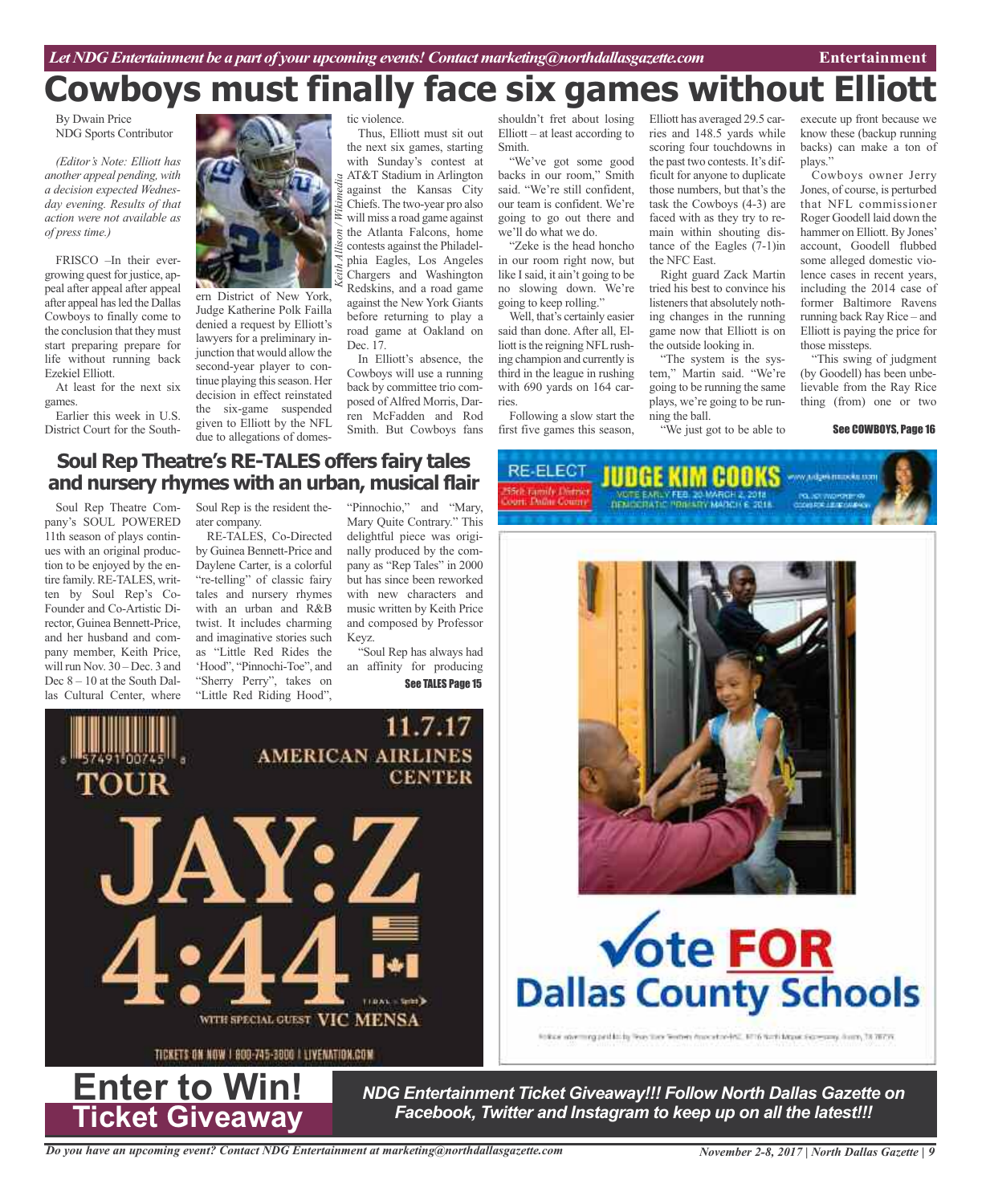# **Alternative Fiction Fest this weekend hosted by Dallas VideoFest 30**

Dallas VideoFest 30 presents the final series of films in its fall season: Alternative Fiction Fest, featuring dozens of narrative features, TV-focused special events and shorts, during four days, Nov. 2-5, atAngelika Film Center in Dallas. The narratives that make up the majority of Alt-Fiction Fest explore this moment in time at the intersection between media and how cinema artists can create original work in this new world.

A few of the highlights from the festival include:

**Thursday, Nov. 2** DAWSON CITY:

FROZEN TIME pieces together the bizarre true history of a collection of some 500 films dating from 1910s - 1920s, which depict a unique history of a Canadian gold rush town. The films, lost for more than 50 years, were discovered buried in a sub-arctic swimming pool deep in the Yukon Territory, in Dawson City, located about 350 miles south of the Arctic Circle. DAWSON CITY:



*The Beginning and End of Everything is one of the films to be featured at the festival. (Courtesy photo)*

these permafrost protected, rare silent films and newsreels, archival footage, interviews and historical photographsto tell the story of how a First Nation hunting camp was transformed and displaced. The story, accompanied by an enigmatic score by Sigur Ros, and collaborator and composer Alex Somers (CAPTAIN FANTASTIC), chronicles the life cycle of a singular film collection through its exile, burial, rediscovery and salvation.

**Friday, Nov. 3** THE BEGINNING AND ENDING OF EVERY-

FROZEN TIME utilizes THING - Filmmaker is scheduled to be in attendance for Q&A. Angelita returns home from prison in hopes of reuniting with the young child she left behind. Upon discovering the child is nowhere to be found, she goes on a quest to find the baby, her hope and her reason for living

Andy Anderson tribute

To honor the memory of local filmmaker and teacher Andy Anderson who passed away this year, we are showing his film, DETENTION.

After some personal trauma, Wilson Walmsley is invited to work as a substitute

teacher in a suburban public high school. He finds lack of authority and interest in the school direction and teacher body; and uncontrolled and abusive students in an environment of disrespect and lack of discipline. Walmsley becomes close to the arts teacher Louise and to the smart and abused student Joey. When he saves Louise from a sexual assault by a student named Davey, he and Louise are sued by Davey's family lawyer; then Davey's girlfriend beats Louise. The upset Walmsley lures, drugs and kidnaps Joey and six troublemakers of his class and brings them to his isolated property in Alpine, Texas. When the seven students wake up, they are naked and locked in cages with electric fences. When Walmsley arrives, he advises them that his class will begin, and any disrespect or lack of discipline will be duly punished. He shoots Joey to make his intentions clear.

#### And the class begins. **Saturday, Nov. 4**

I DREAM IN ANOTHER LANGUAGE (Mexico) - A linguist (Fernando Álvarez Rebeil) travels to an isolated Mexican village to study a nearly dead language, but finds that its only two speakers(Manuel Poncelis and Eligio Melendez) refuse to converse with each other due to an ancient grudge. In time, the researcher works to reunite the duo in the hope of preserving their native tongue, and learns more about the language's mysteries in the process.

Scandal Made Me Famous-Monica Lewinsky

What happens when a face in the crowd becomes a household name for all of the wrong reasons? See the unforgettable stories that thrust everyday people into the spotlight when their scandals reach the public. Each hourlong episode of Scandal Made Me Famous unfolds in

the storytelling tradition of the fan favorite original series Murder Made Me Famous.

Dramatic recreations of famousscandals are brought to life through archival material and insightful commentary from those connected to the story, but Scandal Made Me Famous proves you don't have to kill to become a notorious celebrity—you just have to be a part of a killer scandal.

New episodes include the salacious stories of Monica Lewinsky, Rachel Uchitel, Heidi Fleiss, Jessica Hahn, Mary Kay Letourneau and Jennifer Wilbanks. Scandal Made Me Famous is produced by AMS Pictures.

QUEEN SUGAR follows the life of three siblings, one brother and two sisters, who, with one of the sister's teenage son, move to the heart of Louisiana to claim an inheritance from their recently departed father - an 800-acre sugar cane farm.



### **TWO FOR TEXAS:** GREAT MORTGAGE LOAN OPTIONS

The Texas State Affordable Housing Corporation's Home Sweet Texas and Homes for Texas Herbes programs: helping low and moderate income homebuyers with a new mortgage loan or refinance anywhere in Texas.





*10 | November 2-8, 2017 | North Dallas Gazette*

*Do you have an upcoming event? Contact NDG Entertainment at marketing@northdallasgazette.com*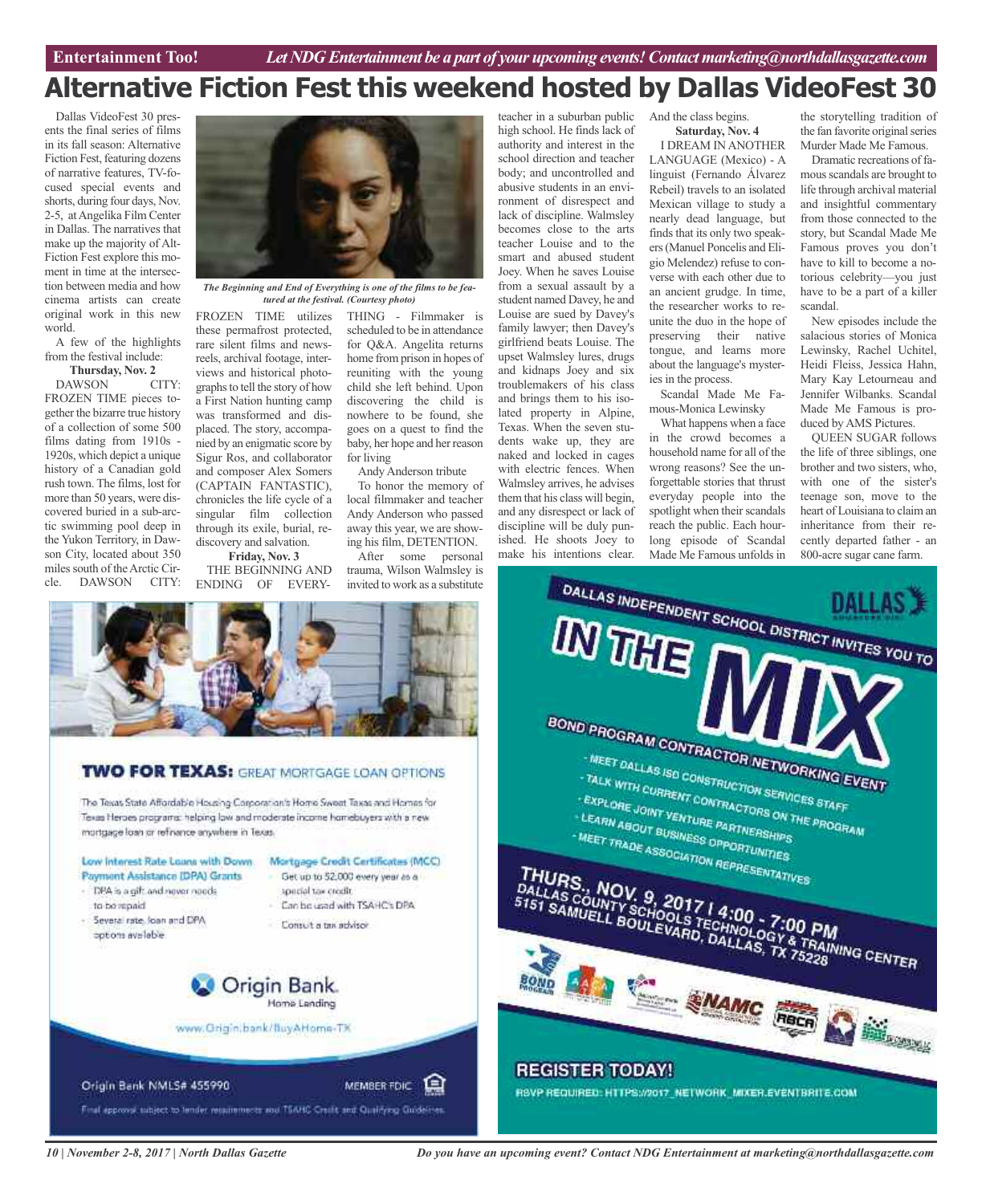# **Building means business in DISD's upcoming \$1.6B bond program**

The Dallas Independent School District (Dallas ISD) wants to open its doors to qualified contractors to bid on and participate in projects related to the district's \$1.6 billion bond program. The program, approved by voters in 2015, is currently in phase two of five phases. Plans call for the renovation of dozens of existing school district campuses in the form of new roofs, upgrades to science labs, career and technical education spaces, restrooms, and performing arts spaces, among others.

On Thursday, Nov. 9, in conjunction with a consortium of minority contractor associations, the district's Minority and Women Business Enterprise department will sponsor a contractor networker where construction contractors can meet and talk about the bond program with members of the Dallas ISD Construction Services and M/WBE departments, learn how to qualify and bid on building projects in the program pipeline, and find out about joint venture and other business opportunities.

The networker is scheduled from 4 to 7 p.m. at the Dallas County Schools Training and Technology Center, 5151 Samuell Blvd. The event is free and open to the contractor community, however preregistration is required. To register, or for more information, visit the Dallas ISD Bond website at www.dallasisd.org/bond2015.



*Dallas ISD's M/WBE department will sponsor a contractor network event on Thursday, Nov. 9 for to meet and discuss the bond program with the district's Construction Services. (Photo: Dallas ISD)*

# **Women whistleblowers launches a movement to combat fraud**

A new community for women exposing corporate and government fraud, Women Whistleblowers, announced its official launch on October 24th. A combination of a website, Facebook group, and other online resources, Women Whistleblowers is geared toward bringing whistleblowers out of the shadows and helping everyone understand the extraordinary impact that women play in reporting fraud in the workplace.

For years, while men have dominated the boardroom,

women have watched from the sidelines. In those positions, they are ironically better placed to observe fraud. Combined with a willingness to take moral risks and lower tolerance for business risk, women have blown open some of the most significant fraud cases in the country, including JP Morgan Chase, WorldCom, and the Enron scandal that toppled the company.

The Women Whistleblowers website, located at womenwhistleblowers.com, features articles, interviews, and reports about women who have followed their consciences and stepped forward to protect those in weaker positions. The site also features a Facebook page and Twitter feed that provides the latest news on women whistleblowers.

The site focuses on why women make great whistleblowers. One reason is that women risk less by speaking up because they're not part of the good old boys' network. Another reason is that women have a protective instinct to speak up, attributed

The group believes that for every high-profile whistleblower, such as Erin Brockovich (PG&E) Sherron Watkins (Enron) and Karen Silkwood (Kerr-McGee), there are many more courageous women ready to speak up. In some industries, like healthcare, banking and government administration, women are kept out of the boardroom and often rele-

to the "motherhood gene."

gated to bookkeeping duties, placing them in ideal positions to observe and record wrongdoing. Healthcare is the best example, since 80 percent of employees are women. Healthcare whistleblower cases commonly involve hospital systems, doctor's offices, pharmaceutical companies, medical testing facilities, Medicare providers and health insurance companies.

"We hope to start a movement where women who observe wrongdoing can report it, fight back and win," said JessicaCopen, a senior writer and reporter for the site. "With the right law firm behind it,WomenWhistleblowers has the potential to change the business landscape significantly and expose the egregious cases of fraud happening in boardrooms all across the country."



Do you want a career that provides health, vision, and dental insurance on your first day? How about a pension plan?

Martin Marietta is now accepting applications in multiple locations for the following positions:

Mixer Driver Concrete (Reg ID 2017-3315 and 2017-3314) - operates concrete mixer truck between plant locations delivering concrete to various job sites. Must have a valid class A or B driver's license. Prefer 1 year of experience driving a Mixer, Tanker, or Rock Truck. Must have a good driving record and pass DOT drugscreen and physical.

Mobile Mechanics (Req ID 2017-3259) - Performs all top-level truck repairs on mobile equipment to include: Ready Mix trucks, Aggregate trucks, and Tankers. Minimum of 2 years' experience maintaining diesel engines required.

Tanker/Aggregate Hauler [Req ID 2017-3129] - Operate aggregate truck for Ready Mix in a safe and efficient manner adhering to DOT rules and regulations. Must have a valid class B driver's license. Prefer 1 year of experience operating diesel tandem truck and/or Ready Mix truck. Must have a good driving record and pass DOT drug screen and physical,

Please apply on the Careers page at www.martinmarietta.com and enter the corresponding Reg ID in the Search box.

We pay top dollar. Join the safe driving team at Martin Marietta today!

We are an equal opportunity employer. Women, minorities, veterans and individuals with disabilities are encouraged to apply.

# **BRIEFS,** continued from Page <sup>8</sup>

ture entrepreneur Wes at Stonebridge Ranch Melcher and host Dean Lindsay along with surprise guest appearances for the event's panel. It will provide participants to network with the community's leading entrepreneurs and philanthropists.

#### **Garland**

Resurrected Designs will be hosting **The Urban Flea** on Saturday, Nov. 11 from 9 a.m. to 4 p.m. at 150 N 6th St, Garland. Organized by a group of self-described "irreverent" artists, this outdoor market will feature vintage and homemade vendors, live music, found objects, rescued and repurposed items, hand crafted wares, and food trucks.

**McKinney**<br>Iding Together Rebuilding North Texas is hosting the **7th Annual Homes 4 Heroes Golf Tournament** on Monday, Nov. 13 at 11 a.m.

Country Club at 5901 Glen Oaks Drive, McKinney. The event is organized to honor and support America's veterans and first responders. Attendees are encouraged to bring custom signs that display names, branches of service, and logos of individuals they wish to honor. Tickets can be purchased here. For more information on the tournament, contact executivedirector@rebuildingdallas.org.

#### **Plano**

Volunteer North Dallas is hosting **Feed the City: Making Meals for the Homeless** on Saturday, Nov. 4 from 8:30 a.m. to 11 a.m. at Gordon Biersch at 7401 Lone Star Dr., Ste. B120, Plano. Attendees are encouraged to bring the whole family and ingredients for the sandwiches that will be made at the event.

The goal for the event is to have enough sandwiches made to feed 5,000-10,000 people.

#### **Richardson**

The Meier Clinics Foundation is hosting **A Celebration of Hope for Mental Health** on Thursday, Nov. 9 from 6:30 p.m. to 9 p.m. at the Canyon Creek Country Club at 625 West Lookout Drive, Richardson. This silent auction event will help support the Meier Clinics foundation charitable-care services and will provide participants the opportunity to bid on a variety of items during an evening of live music, entertainment, food and beverages, and opportunities to win raffle drawings. Registration for the event is free and can done here.

*To submit events and announcements, send an email to editor@northdallasgazette.com with headline Community Briefs.*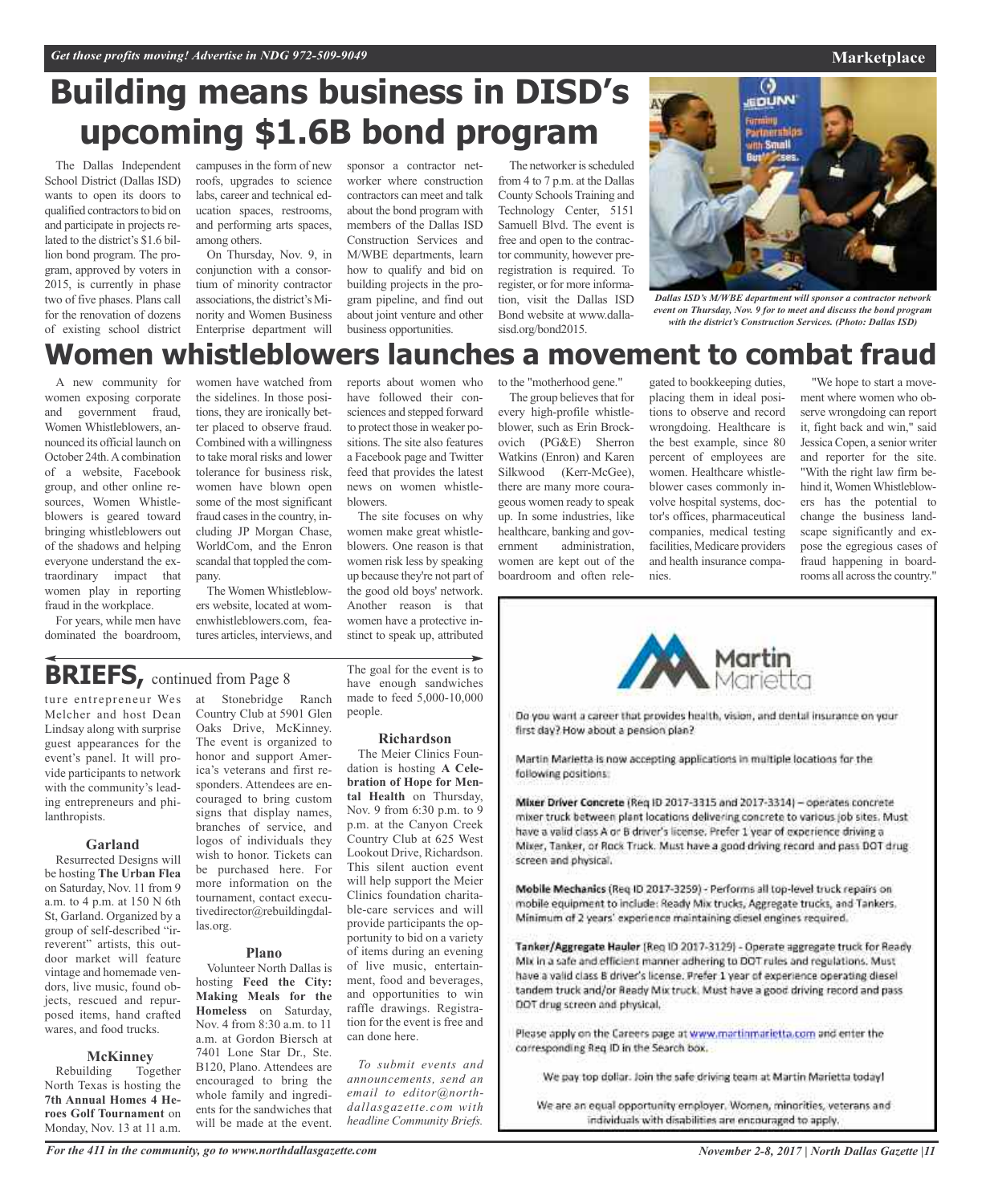## **Voters to decide fate of Dallas County Schools transportation services Nov. 7**

By Joe Farkus Dallas Black Press Coalition

The Nov. 7 Constitutional Amendment and Bond Election will give voters the opportunity to save the embattled and often misunderstood Dallas County Schools (DCS). Despite its name, DCS is not a school district; but rather, the organization provides transportation in the form of school buses for more than 450,000 Dallas County students in Dallas ISD, Richardson ISD, Irving ISD, Highland Park ISD, Lancaster ISD, Carrollton-Farmers Branch ISD, Cedar Hill ISD, and DeSoto ISD. DCS largely funds it services through a property tax on Dallas County homes.

While the wording of proposition related to DCS – Proposition A – may be difficult to understand for some voters, the meaning is clear: voting FOR Proposition A would save the organization from being totally dissolved. If the proposition fails, the process to end DCS would begin promptly. The process would involve a transitionary period guided by a committee created by the school districts that currently utilize the organization's services. As DCS would be allowed to continue operating for the rest of the current school year, each district would come up with their own plans for



*Dallas County Schools will have its future decided by voters on Nov. 7 (Photo Credit: Dallas County Schools)*

how to handle student transportation for the 2018-19 school year moving forward.

Dallas County Schools is certainly not without its detractors with Republican State Sen. Don Huffines (District 16) and Dallas ISD Trustees Edwin Flores and Dustin Marshall serving as some of the most vocal.

"On the Nov. 7 ballot, voters in Dallas County will have the opportunity to improve the safety and reliability of hundreds of school buses in North Texas while returning some money to their own pockets," Dallas ISD Trustee Dustin Marshall wrote in an Oct. 12 oped. "It's a win-win situation that voters should seize."

Reports of the FBI and the Texas Rangers launching investigations into the previous DCS leadership's financial dealings surfaced

this summer. In addition to charges of corruption and financial mismanagement, DCS buses have a well-documented history of reckless road behavior in previous years as well as failing to deliver students to school on time 33 percent of the time.

Supporters of the proposition, however, point to the reshuffle that occurred at the top of the organization in the last year, with DCS acquiring a new president in addition to new trustees. Already, DCS is reporting significant decreases in roadway incidents and traffic citations for buses as well as a 95 percent on-time rate for Dallas County students.

"Unfortunately, proposition A is an all-or-nothing measure," said Randy Schackmann, who sits on the Carrollton-Farmers Branch ISD Trustee Board.

and Professional Women's Club, Inc., visit southdallasbpwc.org; or the Facebook page: Facebook.com/southdallas1954; and Instagram

*Gwendolyn H. Daniels is the President of the South Dallas Business and Professional Women's Club, Inc.*

@southdallas1954.

## **CLUB,** continued from Page <sup>6</sup>

good fellowship."

Club history details show that our "first Trailblazer Awards Luncheon was held March 30, 1964 at the Holiday Inn Central in Dallas." Trailblazer is now our Club's signature event.We invite the

community to join us onApril 28, 2018 for our 55th Annual V. Alyce Foster Trailblazer Awards Luncheon at the Hilton Anatole Hotel in Dallas.

For more information on the South Dallas Business

"Attempting to fix DCS problems by disbanding them at the expense of we taxpayers and our school districts, is throwing the baby out with the bath water."

Fellow Trustee Candace Valenzuela told the *North Dallas Gazette* she supports Schackmann's statement, calling for reform of DCS rather than sudden death and pointing to their Chief Financial Officer's prediction it would cost Carrollton-Farmers Branch ISD roughly \$2.5 million just to reinstitute transportation services if DCS if abolished on Nov. 7.

When compared to potential private vendor alternatives, DCS saved Dallas County taxpayers more than \$42 million during the 2016-17 school year on student transportation costs according to an October press release. If Proposition A fails, each district would have to find additional

funds to cover the increased costs in transportation through an increase in taxes or a shift in money currently going to student programs to cover new-found transportation responsibilities. The tax currently levied to support DCS will remain in place, forcing taxpayers to pay it without receiving the benefit of service in return.

In addition, many are concerned about the impact the abolition of the agency would have on the many employees who currently work for DCS.

"Our employees, including the part-time bus drivers and monitors, receive a livable wage, TRS, health insurance, paid sick days, holiday pay, and attendance bonuses," Dallas County Schools board member Dr. Kyle Renard, who considers the effort to end DCS a "hostile takeover", told the North Dallas Gazette. "Private companies and other school districts do not offer all of this, and we are very concerned [about what] our employees stand to lose if the vote goes against DCS."

Dallas ISD intends to reserve comments on the proposal and let voters make up their own minds on whether to save DCS, a spokesperson for the district told the *North Dallas Gazette*. If Dallas County residents vote against the proposition, the district has already developed a contingency plan for finding alternative means of transporting students. What exactly that contingency plan entails remains unclear.

It is that level of uncertainty – combined with concerns regarding the possible privatization of the county's school transportation services – that has so many fighting to save this agency on Nov. 7.

Early voting has already begun and lasts until Friday, Nov. 3.



**@ 10605 Harry Hines Blvd. Please visit our website: www.edbellconstruction.com/careers Or email your resume to: careers@edbellconstruction.com**

LET US HEAR FROM YOU! **Send stories and suggestions to editor@northdallasgazette.com**

*12 | November 2-8, 2017 | North Dallas Gazette*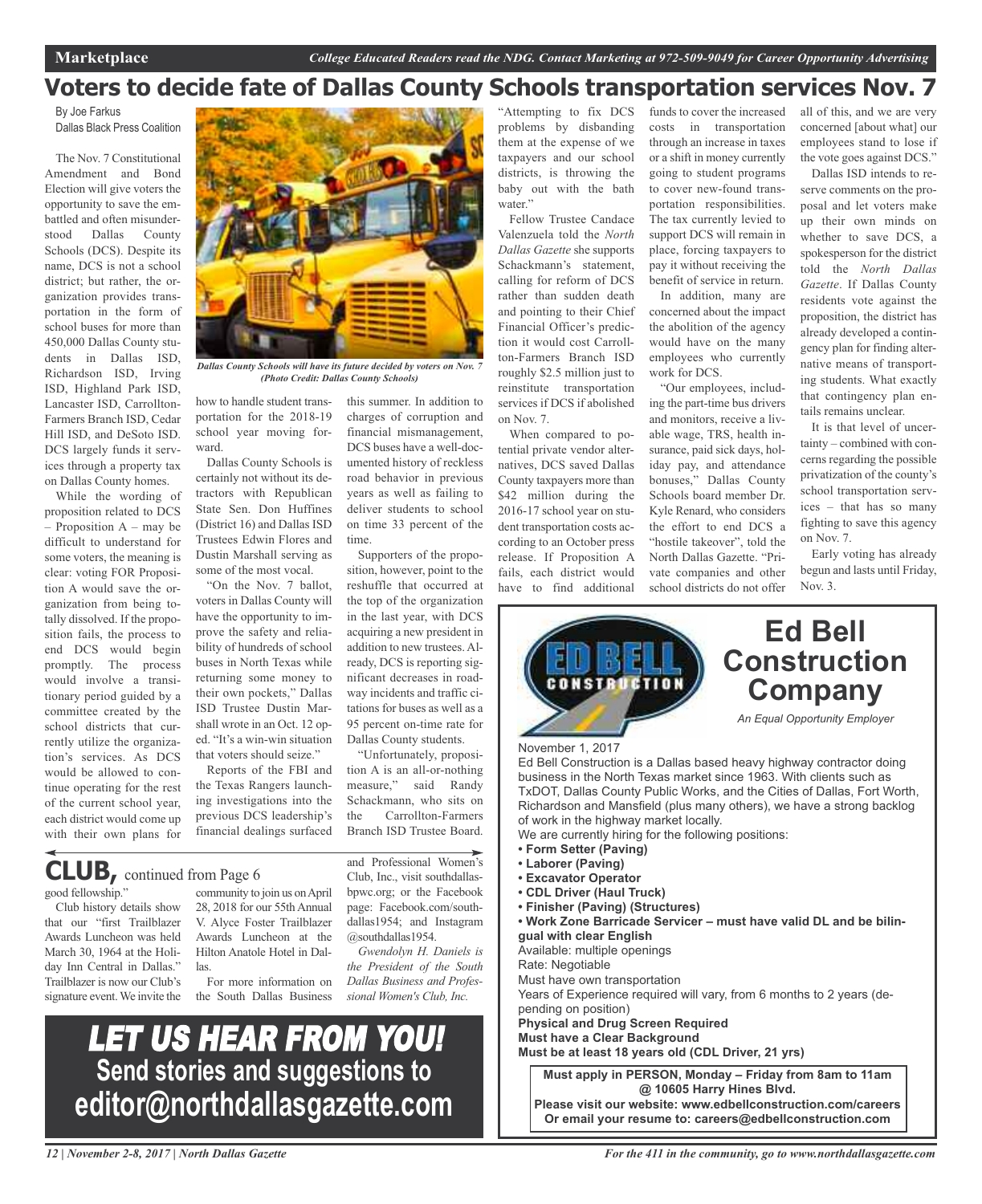# **Upcoming DFW area job fairs**

#### **Nov. 7 Dallas Career Fair**

Come to the Dallas Career Fair to meet recruiters from local, regional, and Fortune 500 companies, hiring immediately. CareerIntro host career fairs nationwide focusing in the areas of Sales, Retail, and Management opportunities. This is a your chance to meet face-to-face with hiring managers from local, regional, and Fortune 500 companies! You must attend the event in order to meet directly with hiring managers and be considered for their positions! Hiring managers are looking for candidates that take the initiative to actually ATTEND the job fair. The fair will be held from 10 a.m. to 1 p.m. at the Embassy Suites at 13131 North Central Expressway, Dallas, TX 75243.

#### **Nov. 16 Plano Career Fair by National Career Fairs**

Are you looking for a job? Are you tired of sending resumes left and right and never getting an answer?

If you are, dress in your best professional clothes, bring resumes and visit our Plano Career Fairs. You will have the opportunity to meet top employers and to



interview for several positions during the course of the day, meeting the people who make the hiring decisions. You will save a lot of time since there will be no need to craft a customized personal statement for each company you visit:

You'll be able to tell them why you wish to work for them, and you'll have the chance to sell yourself. Our employers send their managers to carry out onsite interviews.

Don't wait for someone to call you for an interview. Sign up for our next career fair and give off a first impression that makes a lasting career. The fair will be held from 11:00 a.m. to 2:00 p.m. at the Comfort Inn & Suites at 700 Central Parkway East, Plano, TX 75074.

#### **Nov. 20 Career Job Fair for Customer Service Representatives**

We are having a Open House Job Fair! Please join us to learn more about the positions that we have to offer. We have multiple lo-

cations to staff in the Dallas- Ft. Worth Metroplex area. Register to RSVP a spot. Please feel free to call if you have any questions-972-891-9975. The fair will be held from 9 a.m. to 3 p.m. at 13154 Coit Rd, Suite 209, Dallas, TX 75240.

#### **Dec. 6 Dallas Job Fair**

Come meet with hiring managers from local, national, and Fortune 500 companies for free at our Dallas Job Fair. You will be meeting with decision makers face to face, so wear a suit and dress for success. Update your resume and bring 15+ copies to be able to offer a resume to every manager you speak with. There might be companies and industries you are not familiar with, but take the time to speak with them. It might be your dream job. The fair will be held from 9 a.m. to 12:30 p.m. at the Sheraton Dallas Hotel by the Galleria at 4801 Lyndon B. Johnson Freeway, Dallas, TX 75251.

#### **Dec. 7 Dallas Career Fair** You'll meet face-to-face

with hiring decision-makers from some of the areas top employers. Dress professionally and bring plenty of resumes, because they're here to hire. Walk in and start interviewing, it's that simple. Save time, money and effort interviewing with multiple companies in one day at one location. Many of these companies have several openings and are eager to meet with you. You're no longer just a piece of paper. Attend the career fair and get in front of decision makers. The fair will be from 11 a.m. to 2 p.m. at the Doubletree Hotel at 2015 Market Center Blvd, Dallas, TX 75207.

**Dec. 13 Job Fair of Dallas**

#### Plan to attend and meet face-to-face with several of the Dallas area's finest employers. All of the companies at our job fairs have open positions they are seeking to fill. Remember, the best way to be considered for a position is to meet the hiring managers in person. Plan to attend this event! Positions in the following areas are typically available: Sales, Customer Service, Call Center, Management, General Business, Marketing, etc. The fair will be from 10 a.m. to 1 p.m. at the Embassy Suites by Hilton at Dallas DFW Airport South at 4650 West Airport Freeway, Irving, TX 75062.

GARLAND **Attention Suppliers of Goods, Services and Construction Review Competitive Opportunities at https://garlandtx.ionwave.net**

**www.garlandpurchasing.com**

**972-205-2415**

### **Paid Internship opportunity for writers, college students in the Dallas Area**

The *North Dallas Gazette* has an internship position available. The goal is to provide students and aspiring writers an opportunity to gain published clips, experience and professional feedback. The position is for up



to 20 hours a week at \$8.00 per hour. Applicants must have reliable transportation.

**Send resume and writing samples to: businessoffice@northdallasgazette.com**

### **INVITATION TO BID**

EAGLE CONTRACTING L.P., an Equal Opportunity Employer, is soliciting Minority Owned and Women Owned Business Enterprises for Subcontract and Material Supply Bids for the following project:

. City of Dallas, Texas Southside WWTP Peak Flow Basin No. 4 Expansion & Site Improvements Bid Date: November 3, 2017 @ 1:00 p.m.

Contact: Damon Brooks d.brooks@eaglecontractinglp.com

817-379-1897 Fax: 817-379-0610

Eagle Contracting L.P. Fort Worth, Texas

We Accept Subcontracting Bids For All Public Works Projects in the Dallas Area. We Are Accepting Applications for Con-

crete Mixer Drivers and Heavy Equipment Mechanics

**TISEO PAVING COMPANY** 

419 E. Hwy. 80, Mesquite, TX 75150 Tel: (972) 289-0723 Fax (972) 216-5637 www.tiseopaving.com

Performing Concrete Street Paving in the Metroplex Area

**Equal Opportunity Employer** 

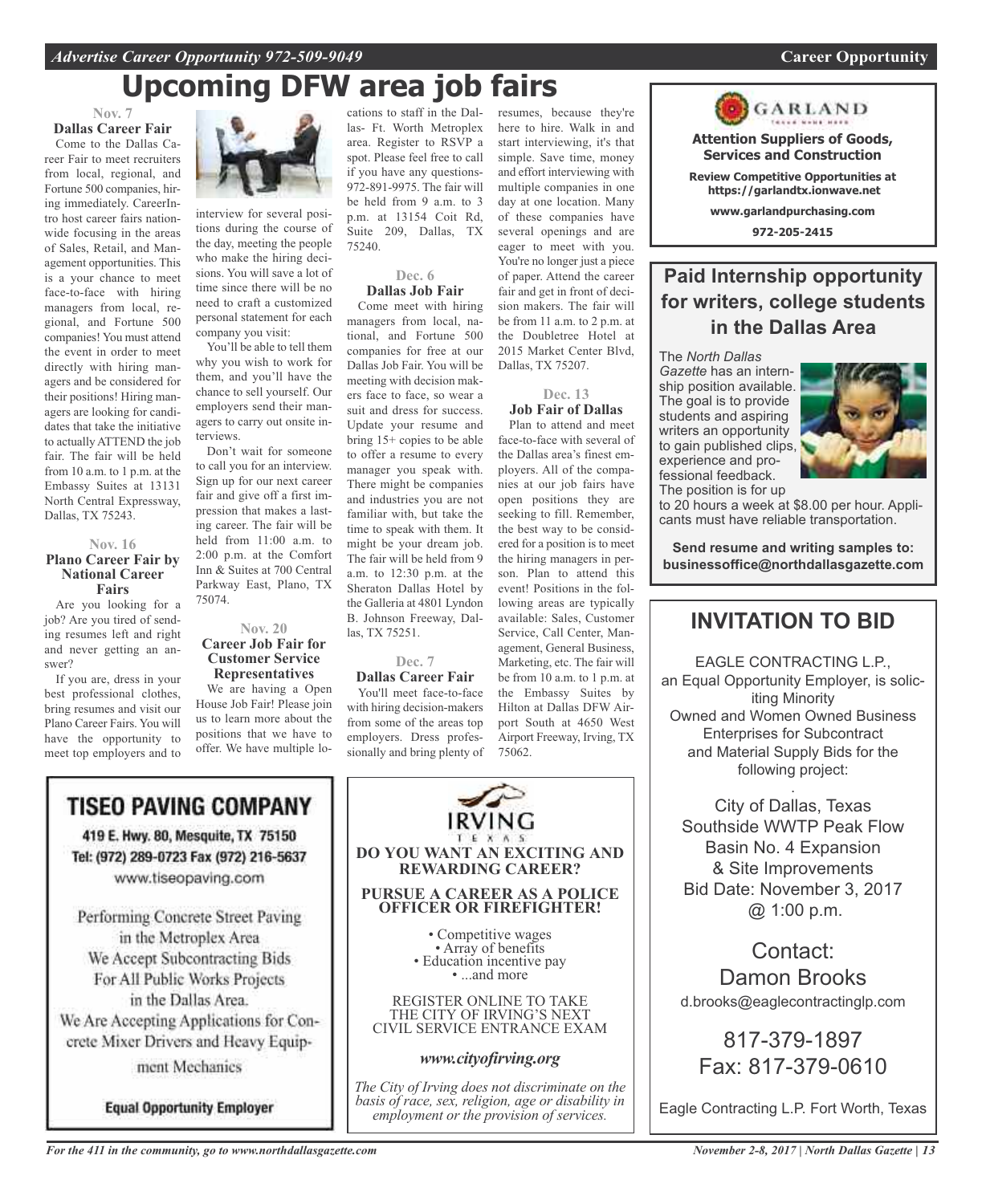#### **Church Happenings www.NorthDallasGazette.com**

#### **BETHEL BIBLE FELLOWSHIP, CARROLLTON (A PLACE TO BELONG)**

*NOTICE: Pastor Woodson serves the community by providing "Professional Therapy and Counseling Services" on a "Sliding Fee" scale. To schedule an appointment call the Pastoral Counseling Center at 972-526-4525 or email the church at www.bethelbiblefelloswhip.org*

Discover Hope and Help for daily living; and, you don't have to be a member to come. The Connect-2-Reflect (C2R) meetings are held in comfortable and relaxed homes, one in Carrollton and one in Plano, refreshments are served. Call the church for details.

**November 5, 9:45 a.m.** You're invited to our "Prayer and Meditation" at 9:45 am. You will be blessed and inspired. You don't want to miss this as we celebrate service to God our community and all mankind.

#### **November 8, 7 p.m.**

Join us in Wednesday's Prayer and Bible Study Class with Pastor Brenda Patterson, Senior Pastor Woodson, Pastor Larry Gardner, Pastor Bernadette and others conducting a new study on the book of Ephesians with supporting chapters and verses. Spiritual maturity is God's desire for you; it's Time to Grow in the Word of God.

Dr. Terrance Woodson, Senior Pastor 1944 E. Hebron Parkway Carrollton, TX 75007

972-492-4300 www.bethelbiblefelloswhip.org  $\mathcal{L}_\text{max}$  , which is a set of the set of the set of the set of the set of the set of the set of the set of the set of the set of the set of the set of the set of the set of the set of the set of the set of the set of

#### **FELLOWSHIP CHRISTIAN CENTER CHURCH IN ALLEN "THE SHIP"**

**November 5, 8 a.m.** Join us in our Sunday Morning Services as we praise and worship God in the Joycie Turner Fellowship Hall; followed by our Sunday Worship Services; and bring someone with you, you will be blessed.

#### **November 8**

Join us in our Wednesday's 12 Noon-Day Live, Prayer and Bible Study and/or our Wednesday Night Live, Prayer and Bible Study at 7 p.m. to learn more about God's Word. Be encouraged by God's plan for your maturity and His glory; and most of all; be prepared to grow.

Dr. W. L. Stafford, Sr., Ed. D. Senior Pastor 1609 14th Street Plano, TX 75074 Future Building location is 2450 K Avenue #300 Plano, TX 75074 972-379-3287 www.theship3c.org

 $\mathcal{L}_\text{max}$  , which is a set of the set of the set of the set of the set of the set of the set of the set of the set of the set of the set of the set of the set of the set of the set of the set of the set of the set of

#### **INSPIRING BODY OF CHRIST CHURCH, Let's Go Fishing! MATTHEW 4:19**

**November 3, 7 p.m.** All men are invited to Men's Ministry meeting each Friday night at 7 p.m., (IBOC promotes proactive male leadership.)

*Church Happenings is a weekly calendar ofreligious services produced by the North Dallas Gazette.*

*To make additions or corrections to the calendar, contact: religion@northdallasgazette.com*

**November 5, 10 a.m.** You're invited this Sunday as we praise, worship, honor and magnify God's Holy name in songs and the spoken word.

**November 6, 7 p.m.** Join us in Monday School as we grow in God's Word and learn what God has to say to us.

#### **November 12 Every 2nd and 4th Sunday**

Reserve your seat at Rushtaurant; it's all you can eat as long as you can eat. It's after Morning Worship Service. See you there!

Pastor Rickie Rush 7701 S Westmoreland Road Dallas, TX 75237 972-372-4262 www.Ibocchurch.org  $\overline{\phantom{a}}$  , which is a set of the set of the set of the set of the set of the set of the set of the set of the set of the set of the set of the set of the set of the set of the set of the set of the set of the set of th

**MT. OLIVE CHURCH OF PLANO (MOCOP) (Uniting the Body of Christ Among Nations)**

**November 5, 10 a.m.**

#### **MT. OLIVE CHURCH OF PLANO** 300 Chishoim Pl. Plano, TX 75075 972-633-5511 Answers you need, Hope for today is waiting for you... · Sunday School for all ages 8:30 am · Sunday Morning Prayer  $9-30$  am · Sunday Service  $10:00$  am



Radio Programs

'Vision & Truth Live" Call Pastor Sam<br>Every Sun, 9:00pm-10:00pm<br>KWRD 103.7 FM THE WORD

"Truth Made Simple" to Pastor S<br>in: 5:25pm 5:30pm KODN 1040 AF

through service to each other and to the world. John 12:26.

Join us for Morning Worship Service as we praise and worship God for His Honor and His glory; and don't forget to comeback at 7 p.m. for our Brazilian

**November 8, 7 p.m.** You're invited to our Wednesday's Bible Study class; you will learn what God has to say to us. Come to be encouraged by God's plan for your spiritual growth and His glory.

Pastor Sam Fenceroy Senior Pastor and Pastor Gloria Fenceroy 300 Chisholm Place Plano, TX 75075 972-633-5511 www.mocop.org

 $\overline{\phantom{a}}$  , and the set of the set of the set of the set of the set of the set of the set of the set of the set of the set of the set of the set of the set of the set of the set of the set of the set of the set of the s

**SHILOH MBC IN PLANO (WHERE COMMUNITY BECOMES FAMILY)**

Come and connect to God through Shiloh; grow in Christ through the study of God's Word; and Serve God

Church.

#### **November 5, 8 a.m. And 11 a.m.**

Join us for our Morning Services; you will enjoy the fellowship during our 8 a.m. and in the 11 a.m. Worship Services.

#### **November 8, 7 p.m.**

You're invited to our Wednesday's Bible Study to learn more about God's Word. Come and be encouraged by God's plan for your maturity and growth; it's all for His glory and His honor. We are, "Growing in Christ through the study of His Word."

**November 12, 8 a.m. & 11 a.m.**

Mark your calendars! You are cordially invited to celebrate our 133rd Church Anniversary with us, in both our morning Worship Services. Help us praise God for blessing us for 133 years of service to Him, our community and our city as well.

Our church ministries offer opportunities for motivation and growth; join us and see. Be blessed of the Lord.

Dr. Isaiah Joshua, Jr. Senior Pastor 920 E. 14th Street Plano, TX 75074 972-423-6695 www.smbcplano.org



NDG now has a "Special Advertising Package"for churches and non-profit organizations that need to let the community know about your Special Event.

#### Opportunity You Can Measure...

#### **Church Events**

- Church Anniversary
- Pastor's Anniversary
- Women's Day
- Men's Day

#### **Non-Profit Org. Events**

- Fundraisers
- (Concerts)
- Special Events
- (Personal or Community)

### Special Rate \$199

(Black & White, per insertion) Ad size - 4.905"x 6"(Quarter Page, B&W) (NOTE: Color Ad \$75 extra per inserion) Production disclaimer - NDG ad meake-ready is not included in promotion. Layout/production of "copy ready"ad will be a nominal extra cost. E-mail ad copy to: Marketing@NorthDallasGazette.com or call our Marketing Department today! 2.509.9



*14 | November 2-8, 2017 | North Dallas Gazette*

#### *For the 411 in the community, go to www.northdallasgazette.com*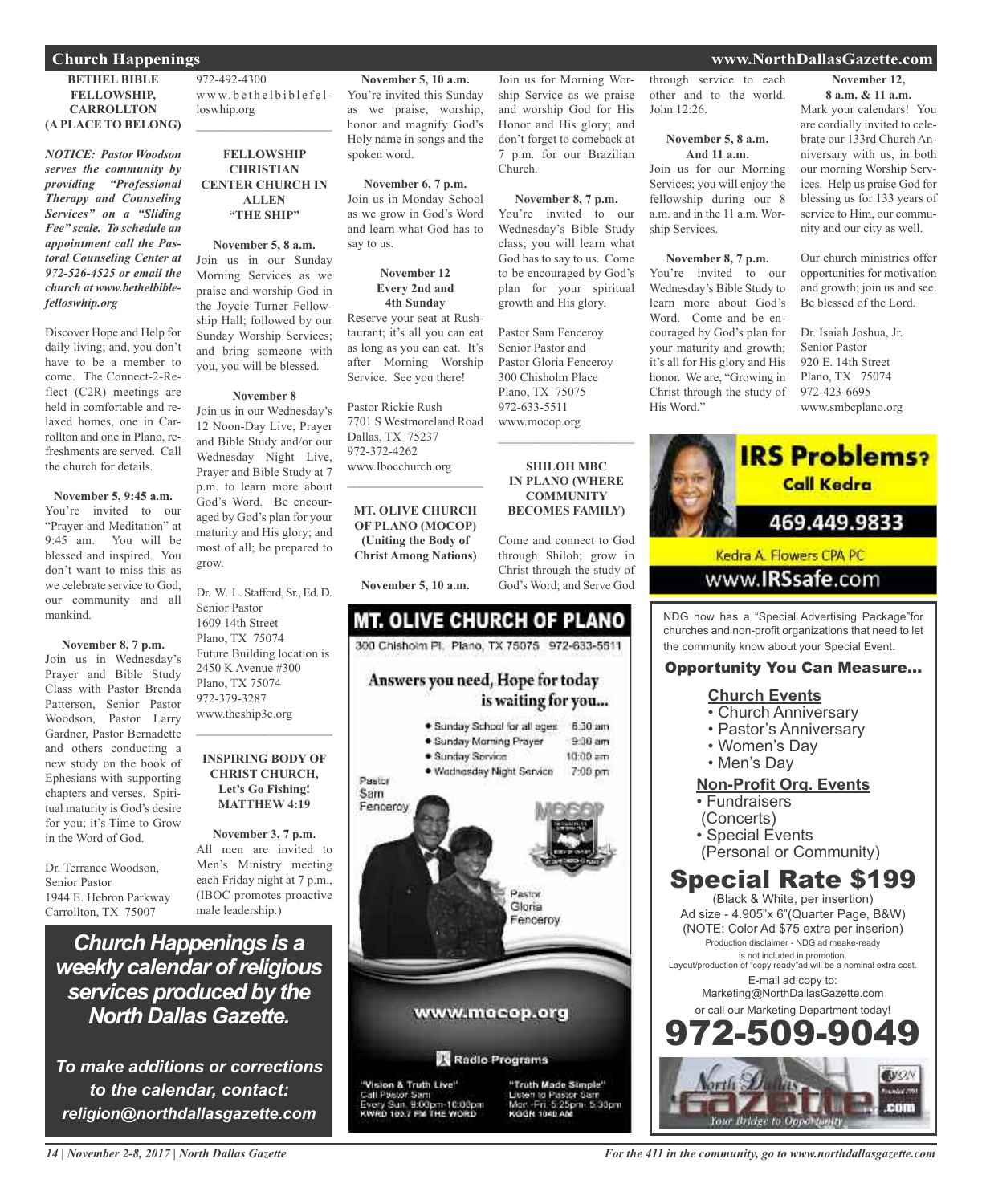# **How God makes fishermen**



*Send email to: businessoffice@ northdallasgazette.com to sign up for Sister Tarpley's weekly electronic newsletter.*

*"'Come, follow Me,' Jesus said, 'and I will make you fishers of men.'"*

#### **-Matthew 4:19.**

Our calling has three distinct stages, which we can see in the lives of many called before us, to become mature fishers of men who greatly impact God's Kingdom.

First, there is the gestation period. This is the development stage of our lives. It may involve years of normal work experiences.

You may be a Christian

during this time, or you may be following after worldly success as a non-Christian. Paul spent years in religious and political training, persecuting believers most of his early life. Moses spent years in the court of Pharaoh and 40 years tend-

ing flocks in the desert. Jesus spent 30 years living at home and working in His father's carpentry business. However, all these years were part of their preparation.

Next is the crisis stage. Sooner or later, God calls you into relationship with Him. For many, like Paul, it comes through dramatic encounters like being knocked off a horse, blinded and spoken to personally by God.

Some people are more difficult than others to reach

**TALES,** continued from Page <sup>9</sup>

original work for children and their families," explains Guinea Bennett-Price. "It's important that children of color experience theater that reflects their culture and gives them a reflection of themselves." In fact, as a beneficiary of Communities Foundation of Texas' first Racial Equity grants, hundreds of students in South Dallas will have the opportunity to see RE-TALES and engage with the directors, cast, and company members.

Day performaces of this delighful production will be provided to elementary and middle schools in South Dallas adopted by the South Dallas Cultural Center.

Tickets range from \$15 - \$20 and can be purchased on the company's website – www.soulrep.org. Performances will take place on Fridays and Saturdays at 8 p.m. and Sundays at 3 p.m.A"pay as you can" preview performance is scheduled for Thursday, November 30.



*For the 411 in the community, go to www.northdallasgazette.com*

and so require this level of nial of Jesus three times that crisis. This is a time when God requires major changes so that you follow Him fully.

It can be a time in which God harnesses years of experience for a new life purpose.

Paul's earthly experiences would be used in his calling to the religious and political leaders of his day.

For Moses, the burning bush experience would begin his journey in which he would discover his ultimate calling after years of preparation.

For Peter, it was his de-

allowed him to face his shallow commitment to Christ.

For Jesus, it was the garden of Gethsemane. These were the benchmark turning points for men who made an impact on their world.

Last is the fruit-bearing stage. In it, God's power is manifested in your life like never before.

God takes all your experiences and uses them to build His Kingdom in and through your life.

Your obedience to this final call results in fruitfulness you could never imagine without the long preparation process.

For Abraham, it resulted in becoming the father of many nations. For Paul, it resulted in bringing the gospel to the Gentiles.

And for Peter, it meant becoming the leader of the Church. For Jesus, it was salvation for the entire world.

What does God want to achieve through your life? God has a plan that is so incredible you cannot comprehend it.

It requires only that you love Him and follow Him. Then you will become fishers of men like the world has never known.

Ask God if there are any areas of your life that has not come under the lordship of Jesus Christ or there is any lack of obedience that will prevent you from being used fully by Him?

Ask God to search you, and show you your heart; to try you, and know your anxieties; and see if there are any wicked way in you.

Ask Him to lead you in the way everlasting (based on Psalm 139:23-34). And, don't forget to praise Him and lift Him up, Because He is God Almighty.



*Ms. Kelsey Jones, and Ms. Frances Cruz, City of Carrollton Councilwoman at the Spoken Word Festival in Downtown Carrollton on 10-20-2017.*